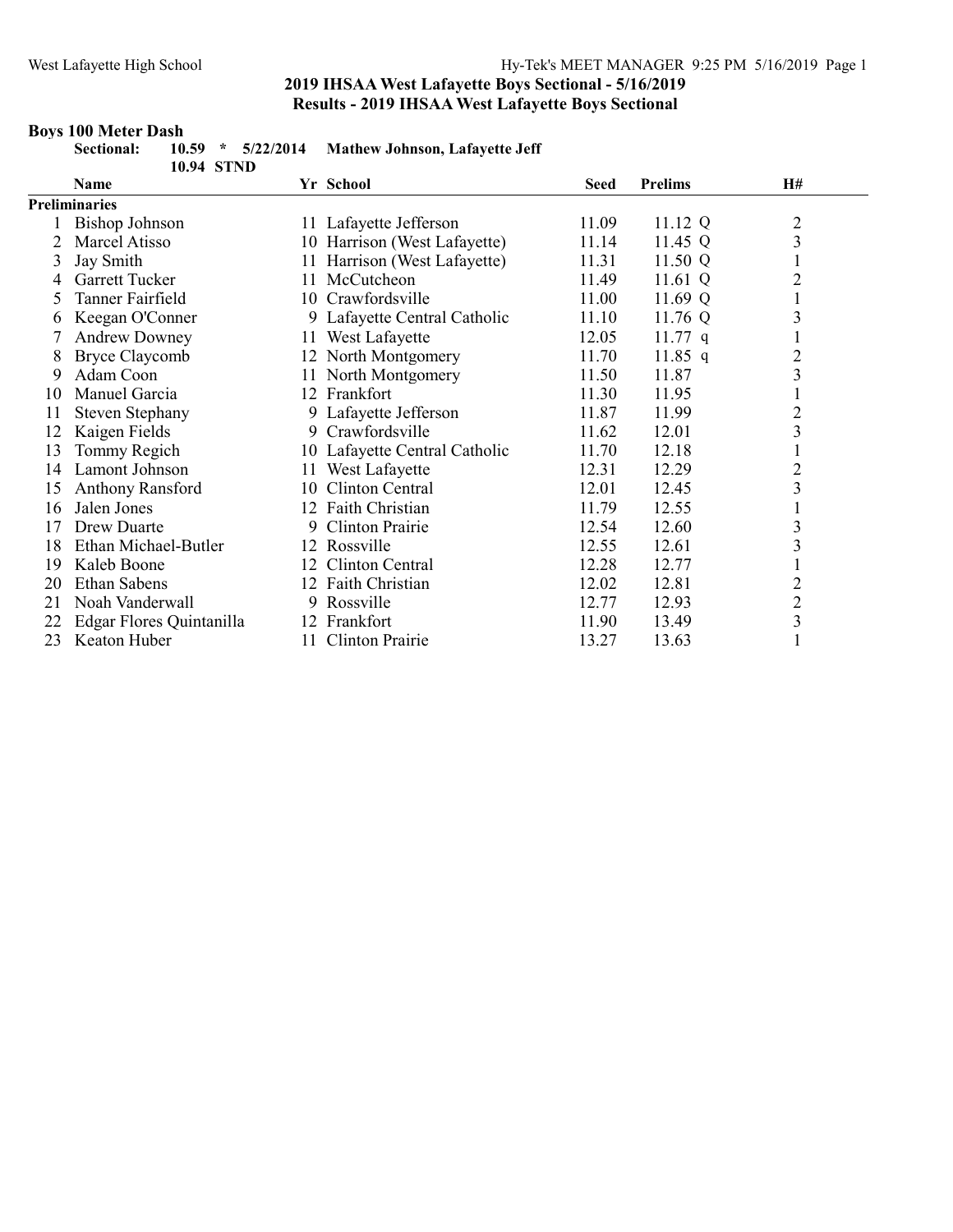### Boys 100 Meter Dash

|               | 5/22/2014<br>10.59<br>$\star$<br><b>Sectional:</b><br>10.94 STND |  | <b>Mathew Johnson, Lafayette Jeff</b> |                |        |               |
|---------------|------------------------------------------------------------------|--|---------------------------------------|----------------|--------|---------------|
|               | <b>Name</b>                                                      |  | Yr School                             | <b>Prelims</b> | Finals | <b>Points</b> |
| <b>Finals</b> |                                                                  |  |                                       |                |        |               |
|               | Bishop Johnson                                                   |  | 11 Lafayette Jefferson                | 11.12          | 11.03  | 10            |
|               | 2 Marcel Atisso                                                  |  | 10 Harrison (West Lafayette)          | 11.45          | 11.14  |               |
|               | 3 Jay Smith                                                      |  | 11 Harrison (West Lafayette)          | 11.50          | 11.30  |               |

| л лау эшши         | 11 THAILISUITY WUST LATAYUW) | 11.50 | 11.JV | - 12           |
|--------------------|------------------------------|-------|-------|----------------|
| 4 Tanner Fairfield | 10 Crawfordsville            | 11.69 | 11.52 |                |
| 5 Keegan O'Conner  | 9 Lafayette Central Catholic | 11.76 | 11.54 | $\overline{4}$ |
| 6 Garrett Tucker   | 11 McCutcheon                | 11.61 | 11.58 | 3              |
| 7 Andrew Downey    | 11 West Lafayette            | 11.77 | 11.89 |                |
| 8 Bryce Claycomb   | 12 North Montgomery          | 11.85 | 12.00 |                |
|                    |                              |       |       |                |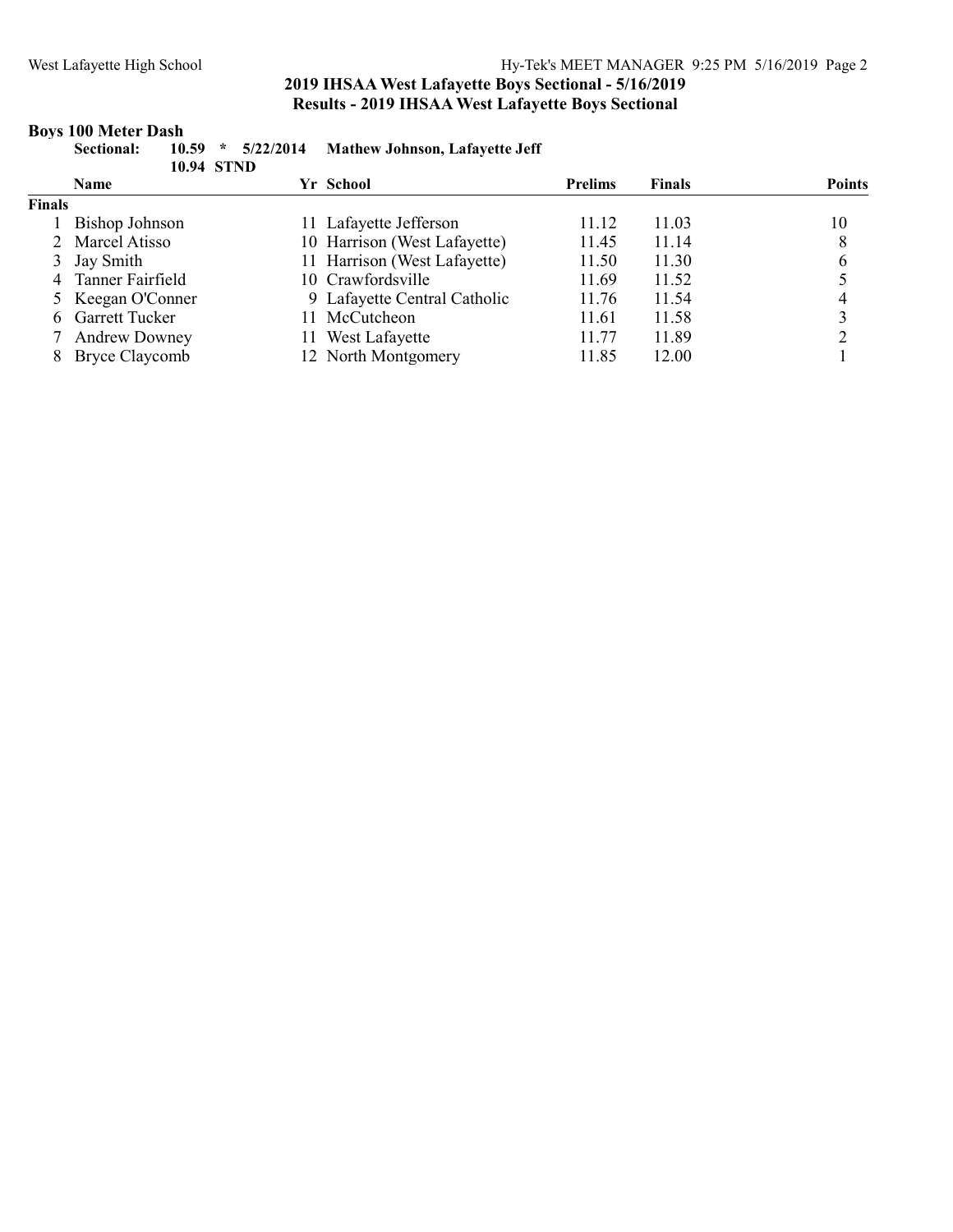### Boys 200 Meter Dash

| Sectional:           | <b>22.08 STND</b> | 21.23 * 5/16/2013 Lucas Wallace, Lafayette Jeff |       |                |    |
|----------------------|-------------------|-------------------------------------------------|-------|----------------|----|
| <b>Name</b>          |                   | Yr School                                       | Seed  | <b>Prelims</b> | H# |
| <b>Preliminaries</b> |                   |                                                 |       |                |    |
| Antonio McCurine     |                   | 12 McCutcheon                                   | 22.87 | 22.67 Q        |    |
| 2 Steven Coffing     |                   | 11 Harrison (West Lafayette)                    | 22.90 | 23.14 Q        |    |

| і спішпаі ісэ           |    |                |                                                                                                                                                                                                                                                                                                                                                                                                                                      |           |                |
|-------------------------|----|----------------|--------------------------------------------------------------------------------------------------------------------------------------------------------------------------------------------------------------------------------------------------------------------------------------------------------------------------------------------------------------------------------------------------------------------------------------|-----------|----------------|
| Antonio McCurine        |    |                | 22.87                                                                                                                                                                                                                                                                                                                                                                                                                                | 22.67 Q   |                |
| <b>Steven Coffing</b>   |    |                | 22.90                                                                                                                                                                                                                                                                                                                                                                                                                                | 23.14 Q   |                |
| Adam Coon               |    |                | 22.80                                                                                                                                                                                                                                                                                                                                                                                                                                | 23.27 Q   | 3              |
| Evan Jordan             |    |                | 23.30                                                                                                                                                                                                                                                                                                                                                                                                                                | 23.13 Q   | 2              |
| Thomas Hogan            |    |                | 22.30                                                                                                                                                                                                                                                                                                                                                                                                                                | 23.20 Q   |                |
| Garrett Tucker          |    |                | 23.68                                                                                                                                                                                                                                                                                                                                                                                                                                | 23.51 Q   | 3              |
| Isaiah Armstrong        |    |                | 22.98                                                                                                                                                                                                                                                                                                                                                                                                                                | $23.33$ q |                |
| Tanner Fairfield        |    |                | 22.70                                                                                                                                                                                                                                                                                                                                                                                                                                | $23.74$ q | 3              |
| <b>Derrick Matthews</b> |    |                | 22.70                                                                                                                                                                                                                                                                                                                                                                                                                                | 24.25     | $\overline{2}$ |
| Manuel Garcia           |    |                | 23.70                                                                                                                                                                                                                                                                                                                                                                                                                                | 24.37     | 3              |
| <b>Andrew Downey</b>    | 11 | West Lafayette | 25.34                                                                                                                                                                                                                                                                                                                                                                                                                                | 24.49     |                |
| Tommy Regich            | 10 |                | 24.70                                                                                                                                                                                                                                                                                                                                                                                                                                | 24.62     |                |
| Ben Lovold              |    |                | 25.00                                                                                                                                                                                                                                                                                                                                                                                                                                | 25.31     |                |
| Kaigen Fields           |    |                | 24.20                                                                                                                                                                                                                                                                                                                                                                                                                                | 25.33     |                |
| Zachary Hamilton        |    |                | 25.20                                                                                                                                                                                                                                                                                                                                                                                                                                | 25.38     |                |
| Drew Duarte             |    |                | 27.60                                                                                                                                                                                                                                                                                                                                                                                                                                | 25.49     |                |
| Jalen Jones             |    |                | 25.12                                                                                                                                                                                                                                                                                                                                                                                                                                | 25.71     | 3              |
| Justin Ewer-Elliot      |    |                | 26.09                                                                                                                                                                                                                                                                                                                                                                                                                                | 25.90     | 3              |
| Anthony Ransford        |    |                | 25.54                                                                                                                                                                                                                                                                                                                                                                                                                                | 26.04     | 2              |
| Gabriel Hernandez       |    |                | 27.14                                                                                                                                                                                                                                                                                                                                                                                                                                | 26.33     | $\overline{2}$ |
|                         |    |                | 12 McCutcheon<br>11 Harrison (West Lafayette)<br>11 North Montgomery<br>12 Frankfort<br>10 Lafayette Jefferson<br>11 McCutcheon<br>12 Harrison (West Lafayette)<br>10 Crawfordsville<br>11 Lafayette Jefferson<br>12 Frankfort<br>Lafayette Central Catholic<br>11 North Montgomery<br>9 Crawfordsville<br>10 Rossville<br>9 Clinton Prairie<br>12 Faith Christian<br>10 Clinton Prairie<br>10 Clinton Central<br>12 Faith Christian |           |                |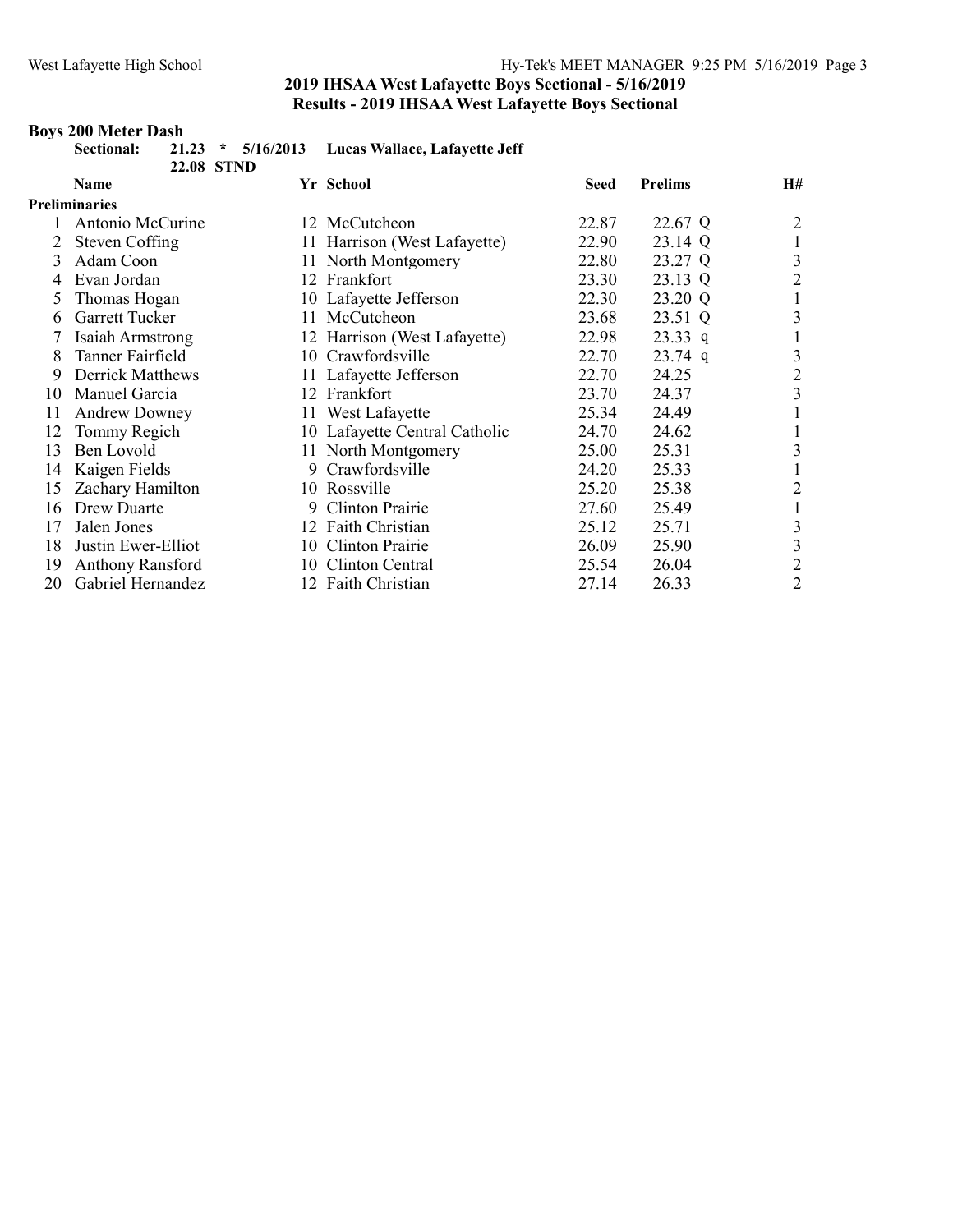### Boys 200 Meter Dash

|      | Sectional: |                   | 21.23 * 5/16/2013 Lucas Wallace, Lafayette Jeff |
|------|------------|-------------------|-------------------------------------------------|
|      |            | <b>22.08 STND</b> |                                                 |
| Name |            |                   | Vr. School                                      |

|               | <b>Name</b>           | Yr School |                              | <b>Prelims</b> | <b>Finals</b> | <b>Points</b> |
|---------------|-----------------------|-----------|------------------------------|----------------|---------------|---------------|
| <b>Finals</b> |                       |           |                              |                |               |               |
|               | Antonio McCurine      |           | 12 McCutcheon                | 22.67          | 22.69         | 10            |
|               | 2 Thomas Hogan        |           | 10 Lafayette Jefferson       | 23.20          | 22.72         |               |
|               | 3 Steven Coffing      |           | 11 Harrison (West Lafayette) | 23.14          | 22.91         | 6             |
|               | 4 Adam Coon           |           | 11 North Montgomery          | 23.27          | 23.09         |               |
|               | 5 Isaiah Armstrong    |           | 12 Harrison (West Lafayette) | 23.33          | 23.52         |               |
|               | 6 Evan Jordan         |           | 12 Frankfort                 | 23.13          | 23.58         |               |
|               | Tanner Fairfield      |           | 10 Crawfordsville            | 23.74          | 23.60         |               |
|               | <b>Garrett Tucker</b> |           | McCutcheon                   | 23.51          | 23.80         |               |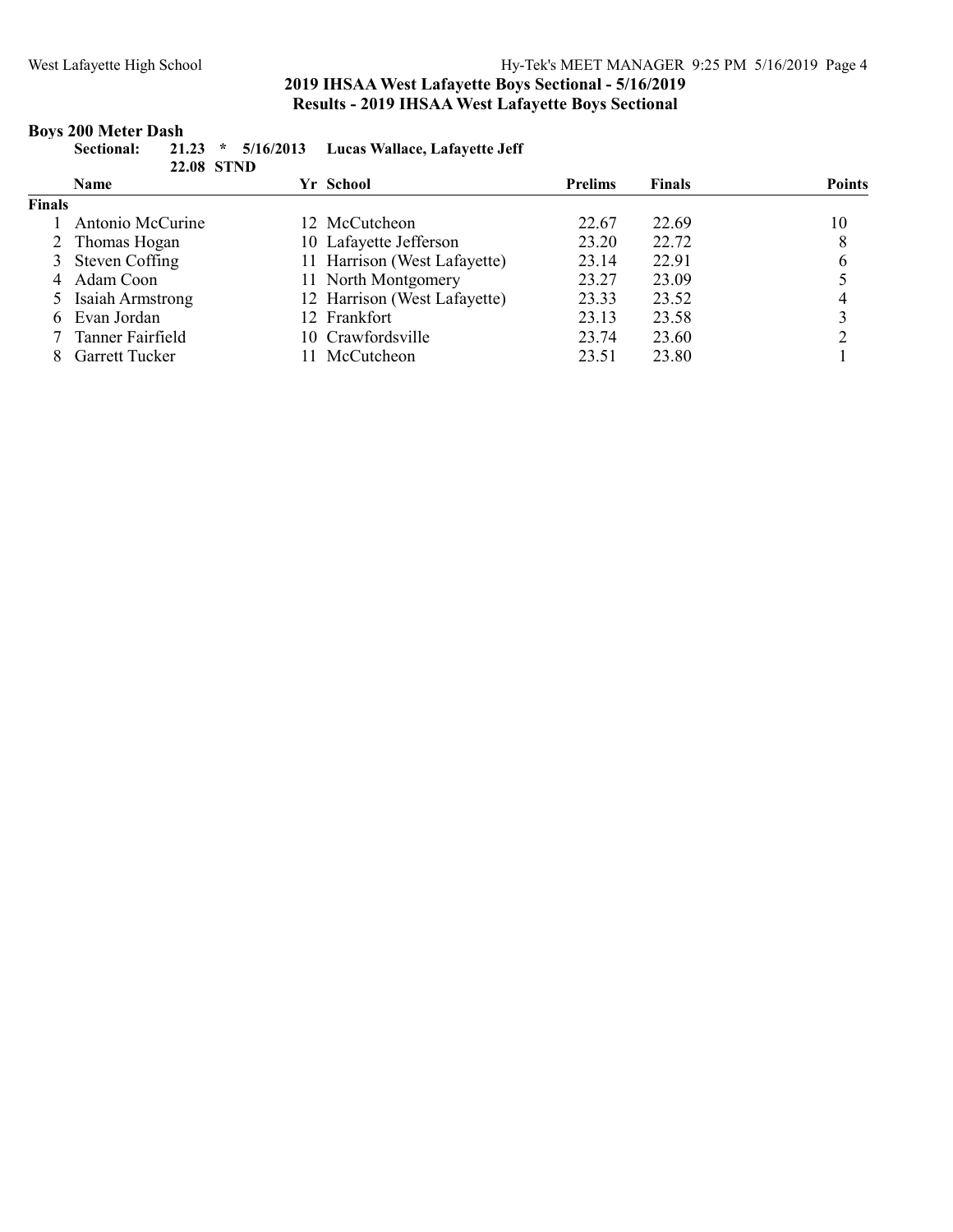# Boys 400 Meter Dash<br>Sectional: 49.

|               | Sectional:<br>$*$ 1994<br>49.26<br>49.40 STND |    | <b>Troy Larson, McCutcheon</b> |             |               |                         |                |
|---------------|-----------------------------------------------|----|--------------------------------|-------------|---------------|-------------------------|----------------|
|               | <b>Name</b>                                   |    | Yr School                      | <b>Seed</b> | <b>Finals</b> | H#                      | <b>Points</b>  |
| <b>Finals</b> |                                               |    |                                |             |               |                         |                |
|               | Noah Stenberg                                 |    | 10 West Lafayette              | 52.04       | 51.55         | 3                       | 10             |
|               | Caleb Heide                                   | 10 | Clinton Central                | 53.64       | 53.14         | 3                       | 8              |
| 3             | Garrett Sondgeroth                            |    | 12 Harrison (West Lafayette)   | 53.04       | 53.24         | 3                       | 6              |
| 4             | Daniel Hughes                                 | 11 | McCutcheon                     | 53.07       | 53.55         | 3                       | 5              |
|               | Dieubeni Baributsa                            |    | 10 Harrison (West Lafayette)   | 54.95       | 54.56         | 3                       | 4              |
| 6             | Reece Buche                                   |    | 11 Lafayette Central Catholic  | 54.79       | 54.90         | 3                       | 3              |
|               | <b>Brice Rider</b>                            |    | 9 West Lafayette               | 54.31       | 55.56         | 3                       | $\overline{2}$ |
| 8             | Alex Kimbowa                                  |    | 9 Frankfort                    | 56.20       | 55.58         | $\overline{c}$          | $\mathbf{1}$   |
| 9             | Alex Caballero                                |    | 9 Crawfordsville               | 58.00       | 56.56         | $\mathbf{1}$            |                |
| 10            | Ronald Wells                                  | 11 | Lafayette Jefferson            | 55.88       | 56.79         | $\overline{\mathbf{c}}$ |                |
| 11            | Nicholas Wolcott                              | 11 | Crawfordsville                 | 55.00       | 57.06         | $\overline{c}$          |                |
| 12            | Preston Hensley                               |    | 12 Lafayette Central Catholic  | 56.20       | 57.20         | $\overline{c}$          |                |
| 13            | Gabriel Spear                                 |    | 9 Rossville                    | 56.50       | 57.48         | $\overline{c}$          |                |
| 14            | Jacob Craig                                   |    | 9 Frankfort                    | 56.82       | 57.53         | $\mathbf{1}$            |                |
| 15            | Joshua Garcia                                 |    | 10 McCutcheon                  | 55.04       | 57.66         | $\overline{c}$          |                |
| 16            | <b>Bryce Oliver</b>                           |    | 12 Rossville                   | 58.00       | 57.91         | $\mathbf{1}$            |                |
| 17            | <b>Brody Cooke</b>                            |    | Clinton Prairie                | 55.50       | 58.18         | $\overline{c}$          |                |
| 18            | Gabriel Hernandez                             |    | 12 Faith Christian             | 57.12       | 58.22         | $\mathbf{1}$            |                |
| 19            | Treyce Pitman                                 |    | 9 North Montgomery             | 56.80       | 58.35         | $\overline{c}$          |                |
| 20            | Gabe Laws                                     |    | 9 North Montgomery             | 58.60       | 58.83         | 3                       |                |
| 21            | Jonah Heitmiller                              |    | 9 Lafayette Jefferson          | 57.25       | 1:00.29       |                         |                |
| 22            | Donovan Barrett                               | 9  | Clinton Prairie                | 1:02.77     | 1:00.65       |                         |                |
| 23            | <b>Ethan Sabens</b>                           |    | Faith Christian                | 59.00       | 1:00.67       |                         |                |
| 24            | Jordan Lunsford                               | 11 | Clinton Central                | 1:00.02     | 1:00.96       |                         |                |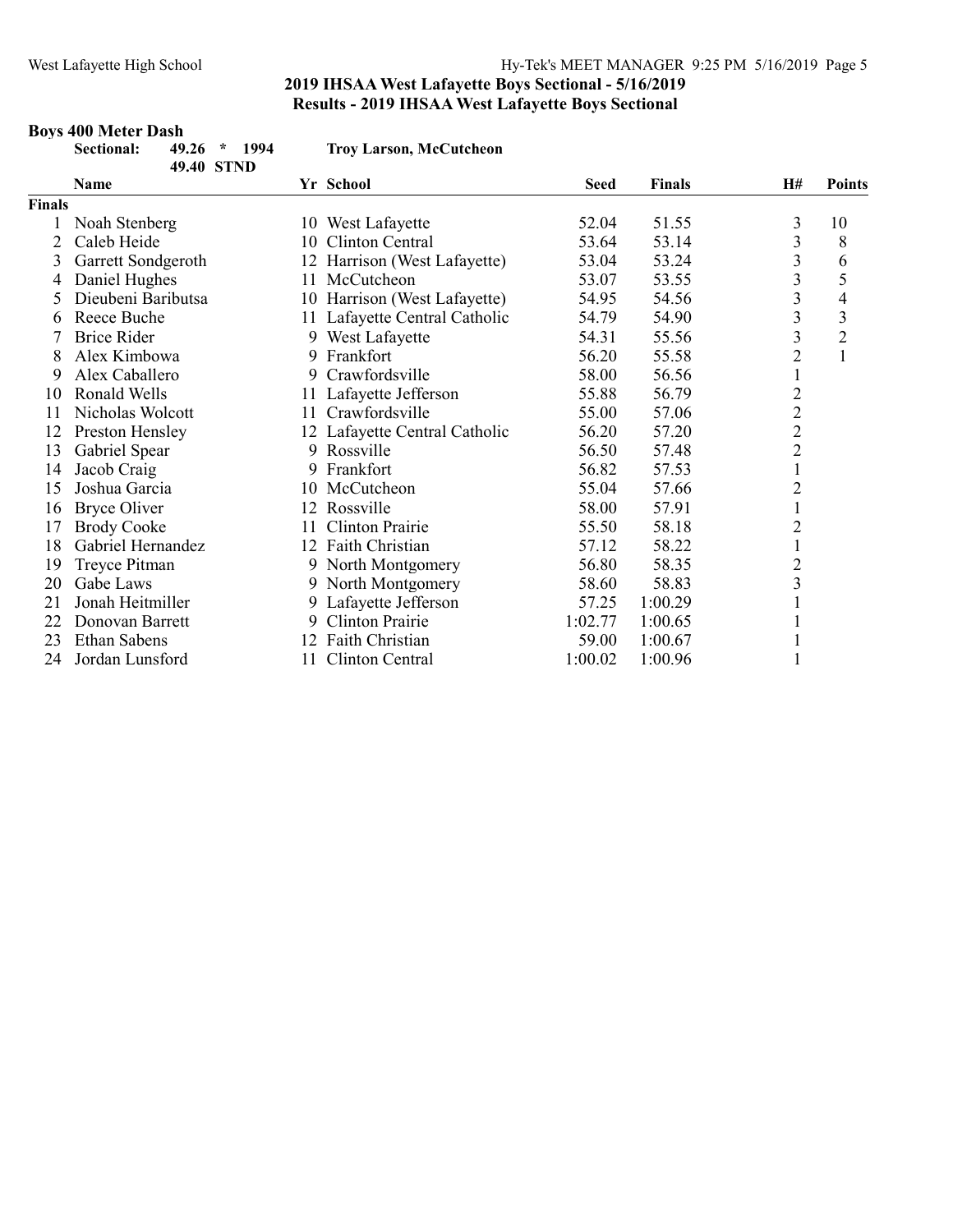### Boys 800 Meter Run

|              | Sectional: 1:54.44 * 5/19/2016 Cooper Williams, West Lafavet |  |
|--------------|--------------------------------------------------------------|--|
| 1:56.32 STND |                                                              |  |

|               | <b>Name</b>           |     | Yr School                     | <b>Seed</b> | <b>Finals</b> | H#             | <b>Points</b>  |
|---------------|-----------------------|-----|-------------------------------|-------------|---------------|----------------|----------------|
| <b>Finals</b> |                       |     |                               |             |               |                |                |
|               | Caleb Beimfohr        |     | 12 Harrison (West Lafayette)  | 1:56.64     | 1:59.29       | 2              | 10             |
|               | Mitchell Curl         | 12  | West Lafayette                | 1:56.40     | 1:59.30       | 2              | 8              |
|               | Joseph Petersen       |     | 12 West Lafayette             | 2:02.50     | 2:03.33       | 2              | 6              |
| 4             | Alex Alba             |     | 11 Harrison (West Lafayette)  | 2:01.00     | 2:03.96       | $\overline{2}$ | 5              |
| 5.            | Shane Alenduff        |     | 12 North Montgomery           | 2:06.10     | 2:06.68       | $\overline{c}$ | 4              |
| 6             | Daniel Fritzen        |     | 12 North Montgomery           | 2:03.90     | 2:08.17       | $\overline{c}$ | 3              |
|               | Joshua Persin         | 11. | McCutcheon                    | 2:04.80     | 2:10.40       | $\overline{2}$ | $\overline{2}$ |
|               | Jahir Montes De Oca   |     | 9 Lafayette Jefferson         | 2:15.13     | 2:10.47       |                |                |
| 9             | Elias Zamora          | 11- | Lafayette Central Catholic    | 2:11.40     | 2:11.17       | 2              |                |
| 10            | Blaidon Webb          | 12  | Clinton Central               | 2:14.34     | 2:12.56       |                |                |
| 11            | Noah Spear            | 12  | Rossville                     | 2:10.00     | 2:13.55       | 2              |                |
| 12            | Gavin Dardeen         |     | 10 McCutcheon                 | 2:11.60     | 2:14.04       | $\overline{2}$ |                |
| 13            | Steven McClellan      |     | 9 Clinton Prairie             | 2:21.30     | 2:16.81       |                |                |
| 14            | Cole Watt             | 11. | Crawfordsville                | 2:12.00     | 2:17.10       |                |                |
| 15            | Yobani Trenado Alanis | 9   | Frankfort                     | 2:17.40     | 2:17.20       |                |                |
| 16            | Caleb Pearson         |     | 10 Rossville                  | 2:14.00     | 2:18.04       |                |                |
| 17            | Pedro Viera           |     | 11 Lafayette Central Catholic | 2:17.00     | 2:18.08       |                |                |
| 18            | Till Svensson         | 11  | Clinton Central               | 2:18.45     | 2:21.03       |                |                |
| 19            | Cristian Asensio-Mora |     | 10 Frankfort                  | 2:20.10     | 2:25.91       |                |                |
| 20            | Isaac Mosier          | 9   | Clinton Prairie               | 2:34.90     | 2:40.12       |                |                |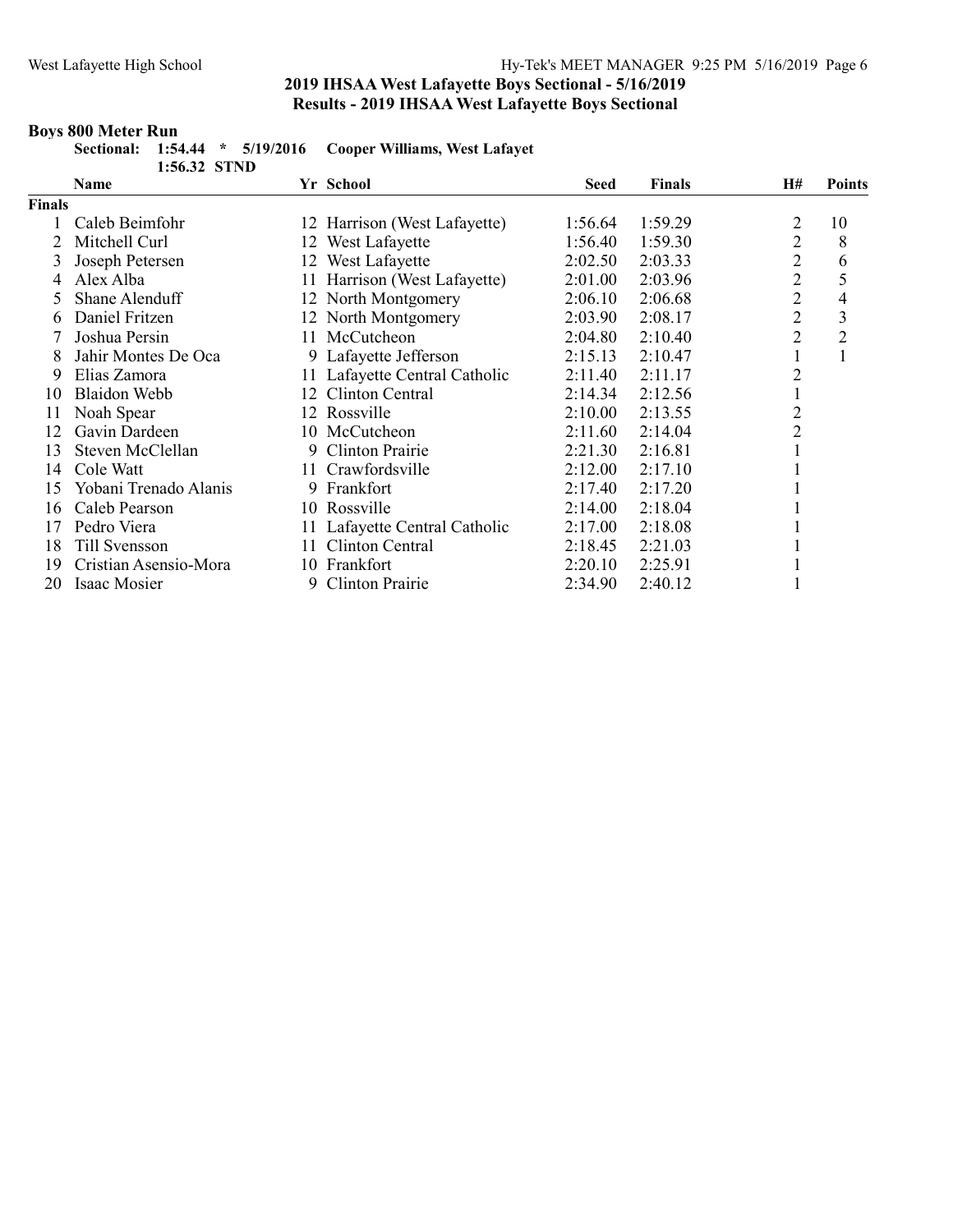### Boys 1600 Meter Run

|      |      | 4:17.37 STND |  | Sectional: 4:18.91 * 5/19/2005 Garrett Zambrows, West Lafayette |      |               |        |
|------|------|--------------|--|-----------------------------------------------------------------|------|---------------|--------|
|      | Name |              |  | Yr School                                                       | Seed | <b>Finals</b> | Points |
| $-1$ |      |              |  |                                                                 |      |               |        |

|               | <b>Name</b>             |     | Yr School                     | seed    | <b>Finals</b> | Points         |
|---------------|-------------------------|-----|-------------------------------|---------|---------------|----------------|
| <b>Finals</b> |                         |     |                               |         |               |                |
|               | Caleb Beimfohr          |     | 12 Harrison (West Lafayette)  | 4:20.30 | 4:19.82       | 10             |
|               | Caleb Williams          |     | 11 Harrison (West Lafayette)  | 4:29.27 | 4:23.71       | 8              |
| 3             | Joshua Persin           |     | 11 McCutcheon                 | 4:34.40 | 4:34.19       | 6              |
|               | Daniel Fritzen          |     | 12 North Montgomery           | 4:36.30 | 4:36.16       | 5              |
| 5.            | Solomon Barket          |     | 12 West Lafayette             | 4:38.00 | 4:38.72       | 4              |
| 6             | Tyler Milam             |     | 11 West Lafayette             | 4:37.50 | 4:46.01       | 3              |
|               | Damian Sanchez          |     | 10 McCutcheon                 | 4:46.30 | 4:48.33       | $\overline{2}$ |
| 8             | Shane Alenduff          |     | 12 North Montgomery           | 4:50.00 | 4:49.59       |                |
| 9.            | <b>Preston Padgett</b>  |     | 9 Rossville                   | 4:53.00 | 4:51.12       |                |
| 10            | Jesus Jacobo            |     | 9 Lafayette Jefferson         | 5:01.10 | 4:51.64       |                |
| 11            | Austin Chyall           |     | 12 Lafayette Central Catholic | 4:59.00 | 4:59.96       |                |
| 12            | Hunter Hutchison        |     | 10 Crawfordsville             | 5:15.00 | 5:04.97       |                |
| 13            | Josue Bautista Ventura  |     | 9 Frankfort                   | 5:10.96 | 5:15.39       |                |
| 14            | Kevin Wilkins           |     | 12 Frankfort                  | 5:12.43 | 5:16.90       |                |
| 15            | Cristian Hernandez      |     | 11 Crawfordsville             | 5:20.00 | 5:18.39       |                |
| 16            | Tony Perez              | 10- | Clinton Prairie               | 5:25.60 | 5:18.56       |                |
| 17            | Stephen Lambeth         | 11  | Faith Christian               | 5:28.00 | 5:18.98       |                |
| 18            | <b>Dylon Dispennett</b> |     | 11 Faith Christian            | 5:25.00 | 5:21.79       |                |
| 19            | Mitchell Dickerson      | 11  | Rossville                     | 5:28.00 | 5:36.49       |                |
| 20            | Till Svensson           | 11  | Clinton Central               | 5:26.40 | 5:44.09       |                |
| 21            | Bryson Web              | 11- | Clinton Central               | 5:38.32 | 5:54.12       |                |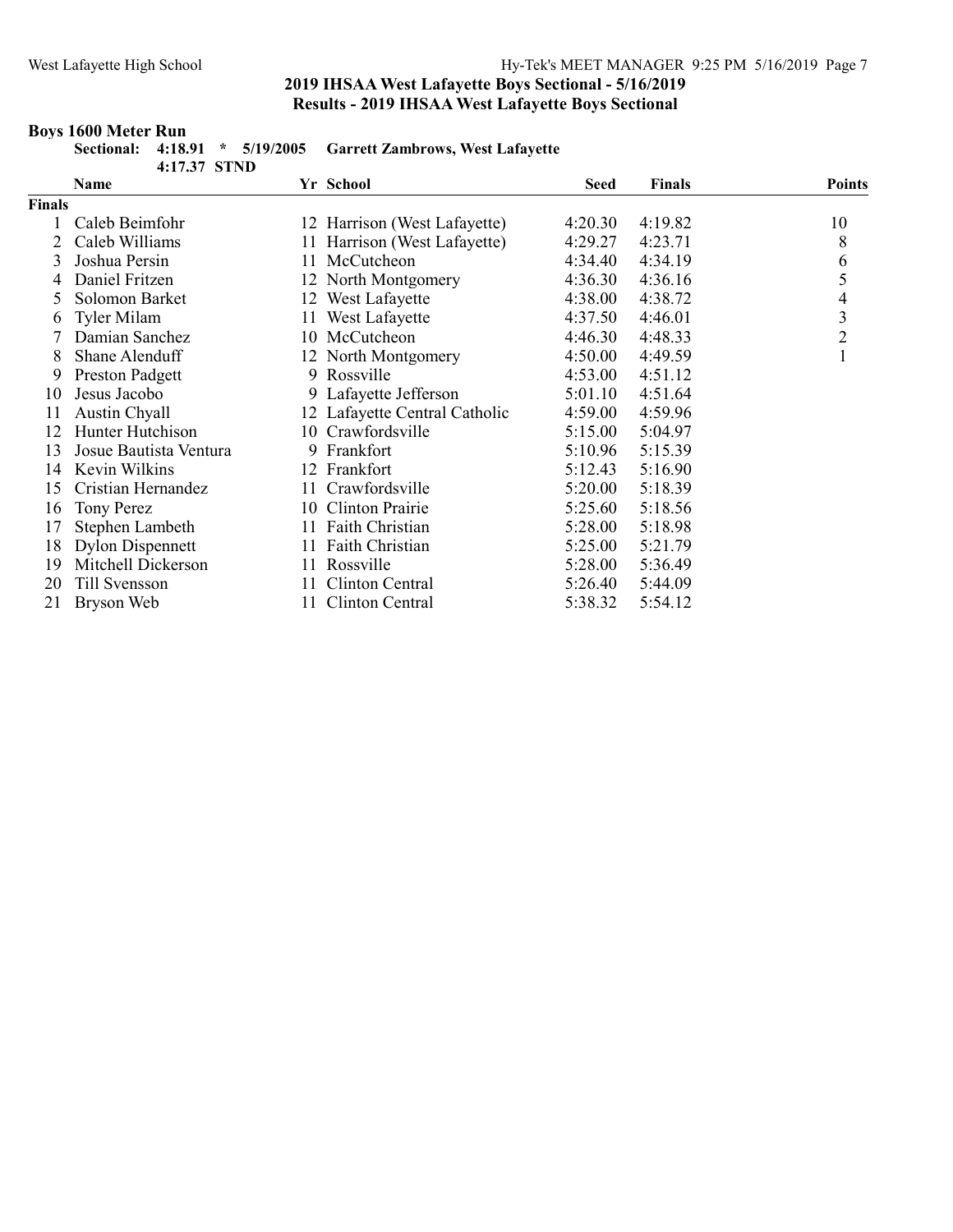Boys 3200 Meter Run

### 2019 IHSAA West Lafayette Boys Sectional - 5/16/2019 Results - 2019 IHSAA West Lafayette Boys Sectional

#### Sectional: 9:24.84 \* 1970 Dan Bir, Central Catholic 9:19.38 STND Name Seed Finals Points Finals William White 12 Harrison (West Lafayette) 9:26.16 9:34.82 10 Leonel Ramirez Soriano 10 Harrison (West Lafayette) 9:45.83 9:57.70 8 Carter Delworth 12 West Lafayette 10:07.70 10:10.64 6 Braxton Good 12 Rossville 10:18.00 10:22.68 5 5 Sam Hyde 11 West Lafayette 10:27.20 10:24.49 4 6 Eli Widmer 11 Crawfordsville 10:15.00 10:41.10 3<br>
7 Drake Hayes 11 Crawfordsville 10:45.00 10:43.84 2 Drake Hayes 11 Crawfordsville 10:45.00 10:43.84 2 8 Hugo Hernandez 11 Frankfort 10:11.20 10:45.55 1 Jesus Jacobo 9 Lafayette Jefferson 10:50.72 10:49.41 Gavin Ford 11 McCutcheon 10:48.50 10:50.74 Elijah McCartney 9 North Montgomery 11:01.30 10:59.16 Ethan Kerr 9 McCutcheon 10:49.40 11:05.48 Chris Uribe 9 Lafayette Jefferson 11:01.78 11:10.80 Bryan Longoria-Rocha 11 Frankfort 11:25.60 11:20.17 Charles Geheb 9 Rossville 11:28.00 11:21.10 Wil Campbell 9 North Montgomery 11:12.60 11:32.85 Gabe Huber 9 Faith Christian 12:03.00 11:42.21 Tony Perez 10 Clinton Prairie 11:50.54 11:53.70 Christian Matias 10 Clinton Prairie 13:19.86 12:31.97 Calvin Pickerill 9 Lafayette Central Catholic 12:30.00 12:33.54 Jaylen Shelley 12 Clinton Central 12:38.00 12:58.80 Bryson Web 11 Clinton Central 12:59.03 13:03.43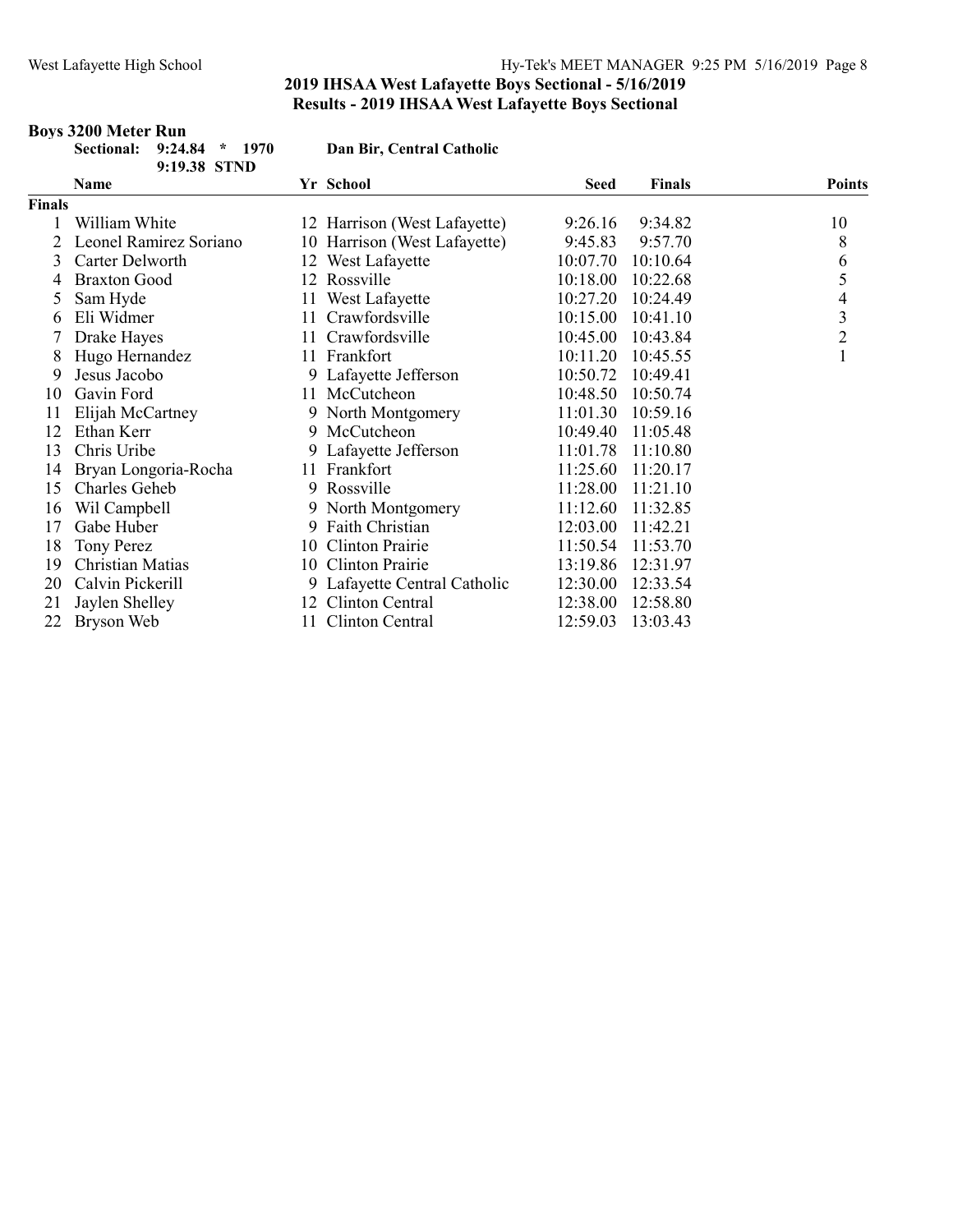Boys 110 Meter Hurdles

### 2019 IHSAA West Lafayette Boys Sectional - 5/16/2019 Results - 2019 IHSAA West Lafayette Boys Sectional

|    | Sectional:<br>14.09<br>1999<br>$\star$<br>14.65 STND |                   | <b>Prentice Stovall, Lafayette Jeff</b> |                |                |
|----|------------------------------------------------------|-------------------|-----------------------------------------|----------------|----------------|
|    | Name                                                 | Yr School         | Seed                                    | <b>Prelims</b> | <b>H#</b>      |
|    | <b>Preliminaries</b>                                 |                   |                                         |                |                |
|    | Zion King                                            |                   | 10 Harrison (West Lafayette)<br>15.34   | 15.68 Q        | 3              |
| 2  | Kyle Hazell                                          | 12 West Lafayette | 14.95                                   | 15.75 Q        | $\overline{2}$ |
| 3  | Isaac Armstrong                                      |                   | 12 Harrison (West Lafayette)<br>14.76   | 16.36 $Q$      |                |
| 4  | Kade Kobel                                           |                   | 11 North Montgomery<br>15.70            | 15.96 Q        | 3              |
| 5. | Chase Frey                                           | 12 Rossville      | 16.22                                   | 16.34 Q        | $\overline{2}$ |
| 6  | Cannon Melchi                                        |                   | 17.36<br>9 West Lafayette               | 16.87 Q        | $\mathbf{I}$   |
|    | Gabriel Carrillo                                     | 12 McCutcheon     | 18.80                                   | $18.03$ q      | 3              |
| 8  | Elijah Holden                                        | 10 Rossville      | 17.90                                   | $18.12$ q      | 3              |
| 9  | <b>Anthony Cook</b>                                  | 12                | Crawfordsville<br>16.90                 | 19.09          |                |
| 10 | Wyatt Lucas                                          |                   | 12 Lafayette Jefferson<br>18.15         | 19.11          | 3              |
| 11 | Quintrayl Sibley                                     | 12 McCutcheon     | 19.23                                   | 19.29          | 3              |
| 12 | Cordea Jones                                         |                   | 10 Lafayette Jefferson<br>18.55         | 19.58          |                |
| 13 | Thomas Comerford                                     |                   | 9 Clinton Prairie<br>18.46              | 19.79          | $\overline{c}$ |
| 14 | Owen Smith                                           | 10                | Clinton Central<br>19.54                | 19.94          |                |
| 15 | Miguel Cardenas                                      | 11 Frankfort      | 18.70                                   | 19.96          |                |
| 16 | Wreese Sheets                                        | 9                 | Clinton Central<br>19.28                | 20.06          | $\overline{c}$ |
| 17 | Ben Cody                                             |                   | 9 North Montgomery<br>20.20             | 20.10          | $\overline{c}$ |
| 18 | Nolan Talley                                         |                   | 11 Lafayette Central Catholic<br>18.71  | 20.18          | $\overline{c}$ |
| 19 | <b>Austin Beck</b>                                   | 9                 | Clinton Prairie<br>20.30                | 21.26          | $\overline{c}$ |
| 20 | <b>Tyler Harness</b>                                 | 10 Frankfort      | 20.40                                   | 22.76          |                |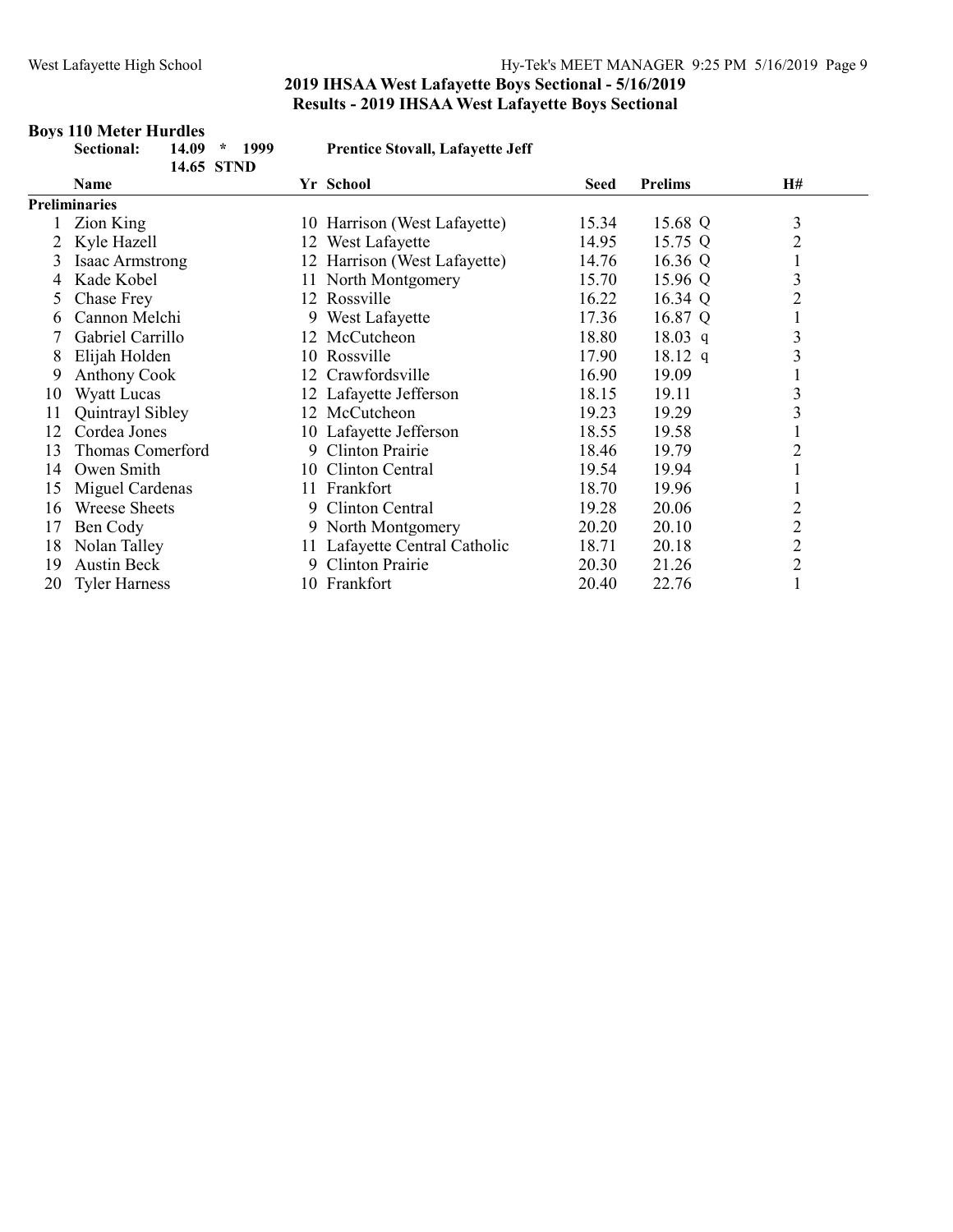### West Lafayette High School Hy-Tek's MEET MANAGER 9:25 PM 5/16/2019 Page 10

### 2019 IHSAA West Lafayette Boys Sectional - 5/16/2019 Results - 2019 IHSAA West Lafayette Boys Sectional

|        | 14.09<br>1999<br><b>Sectional:</b><br>$\star$<br>14.65 STND | <b>Prentice Stovall, Lafayette Jeff</b> |                |               |             |               |
|--------|-------------------------------------------------------------|-----------------------------------------|----------------|---------------|-------------|---------------|
|        | Name                                                        | Yr School                               | <b>Prelims</b> | <b>Finals</b> |             | <b>Points</b> |
| Finals |                                                             |                                         |                |               |             |               |
|        | Kyle Hazell                                                 | 12 West Lafayette                       | 15.75          | 14.64         | <b>STND</b> | 10            |
|        | <b>Isaac Armstrong</b>                                      | 12 Harrison (West Lafayette)            | 16.36          | 14.88         |             | 8             |
|        | 3 Zion King                                                 | 10 Harrison (West Lafayette)            | 15.68          | 15.21         |             | 6             |
|        | 4 Kade Kobel                                                | 11 North Montgomery                     | 15.96          | 15.21         |             |               |
|        | 5 Cannon Melchi                                             | 9 West Lafayette                        | 16.87          | 16.64         |             |               |
|        | 6 Chase Frey                                                | 12 Rossville                            | 16.34          | 16.89         |             |               |
|        | Elijah Holden                                               | 10 Rossville                            | 18.12          | 17.74         |             |               |
|        | Gabriel Carrillo                                            | 12 McCutcheon                           | 18.03          | 18.18         |             |               |

### Boys 110 Meter Hurdles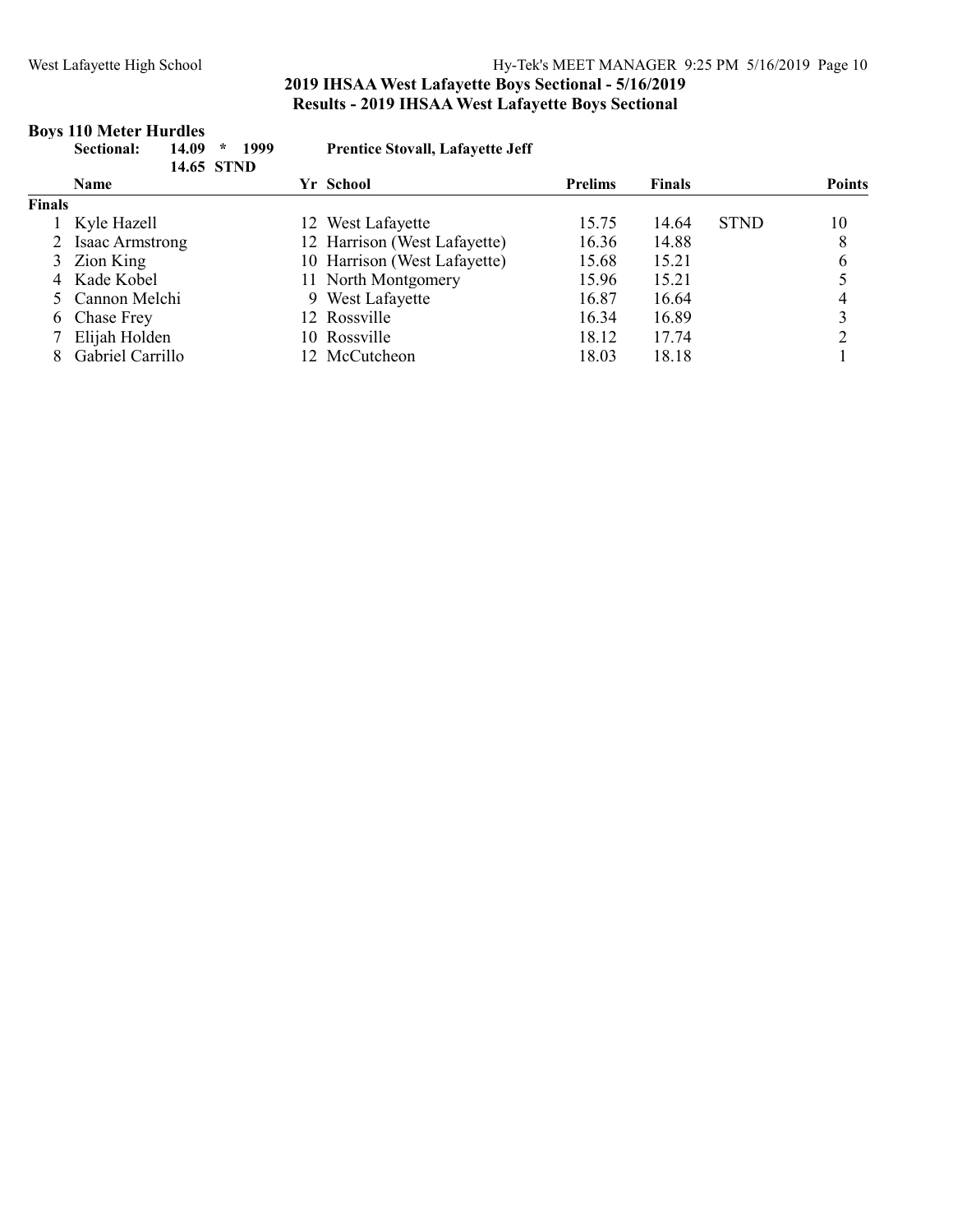### Boys 300 Meter Hurdles

|               | Sectional:<br>38.29<br>5/22/2014<br>$\star$<br>39.01 STND |     | Tim Wilson, Lafayette Jeff   |       |               |                |                |
|---------------|-----------------------------------------------------------|-----|------------------------------|-------|---------------|----------------|----------------|
|               | Name                                                      |     | Yr School                    | Seed  | <b>Finals</b> | <b>H#</b>      | <b>Points</b>  |
| <b>Finals</b> |                                                           |     |                              |       |               |                |                |
|               | Kyle Hazell                                               |     | 12 West Lafayette            | 40.87 | 39.90         | 3              | 10             |
| 2             | Kade Kobel                                                |     | 11 North Montgomery          | 41.80 | 40.57         | 3              | 8              |
| 3             | Zion King                                                 |     | 10 Harrison (West Lafayette) | 42.19 | 41.93         | 3              | 6              |
| 4             | Chase Frey                                                | 12  | Rossville                    | 42.80 | 43.26         | 3              | 5              |
| 5.            | Henry Hodge                                               | 11- | West Lafayette               | 42.93 | 43.54         | 3              | 4              |
| O             | Elijah Holden                                             |     | 10 Rossville                 | 46.60 | 44.91         | $\overline{c}$ | 3              |
|               | Nathan Woodard                                            |     | 12 Harrison (West Lafayette) | 42.99 | 44.92         | 3              | $\overline{2}$ |
| 8             | Christopher Schloemer                                     |     | 10 McCutcheon                | 45.81 | 45.26         | $\overline{c}$ | $\mathbf{1}$   |
| 9             | Quintrayl Sibley                                          |     | 12 McCutcheon                | 46.24 | 45.86         | $\overline{2}$ |                |
| 10            | Michael Hernandez Cuatecatl                               |     | 10 Frankfort                 | 46.80 | 45.93         | $\mathbf{1}$   |                |
| 11            | Cordea Jones                                              |     | 10 Lafayette Jefferson       | 44.86 | 45.99         | $\overline{c}$ |                |
| 12            | Richard Williams                                          |     | 11 Lafayette Jefferson       | 45.42 | 46.21         | $\overline{c}$ |                |
| 13            | Logan Barrett                                             | 11  | <b>Clinton Prairie</b>       | 46.60 | 46.33         | $\overline{c}$ |                |
| 14            | Isaac Mata                                                | 12  | Frankfort                    | 46.60 | 46.39         | $\overline{c}$ |                |
| 15            | Nolan Talley                                              | 11. | Lafayette Central Catholic   | 45.78 | 46.88         | $\overline{c}$ |                |
| 16            | <b>Anthony Cook</b>                                       | 12  | Crawfordsville               | 44.50 | 46.94         | 3              |                |
| 17            | Owen Smith                                                | 10  | Clinton Central              | 47.75 | 48.49         |                |                |
| 18            | Ben Cody                                                  |     | 9 North Montgomery           | 50.80 | 50.11         | 3              |                |
| 19            | <b>Wreese Sheets</b>                                      | 9   | Clinton Central              | 49.79 | 52.42         |                |                |
| 20            | Ziair Morgan                                              | 9   | Crawfordsville               | 52.29 | 53.21         |                |                |
| $---$         | Thomas Comerford                                          | 9   | <b>Clinton Prairie</b>       | 52.35 | <b>FS</b>     |                |                |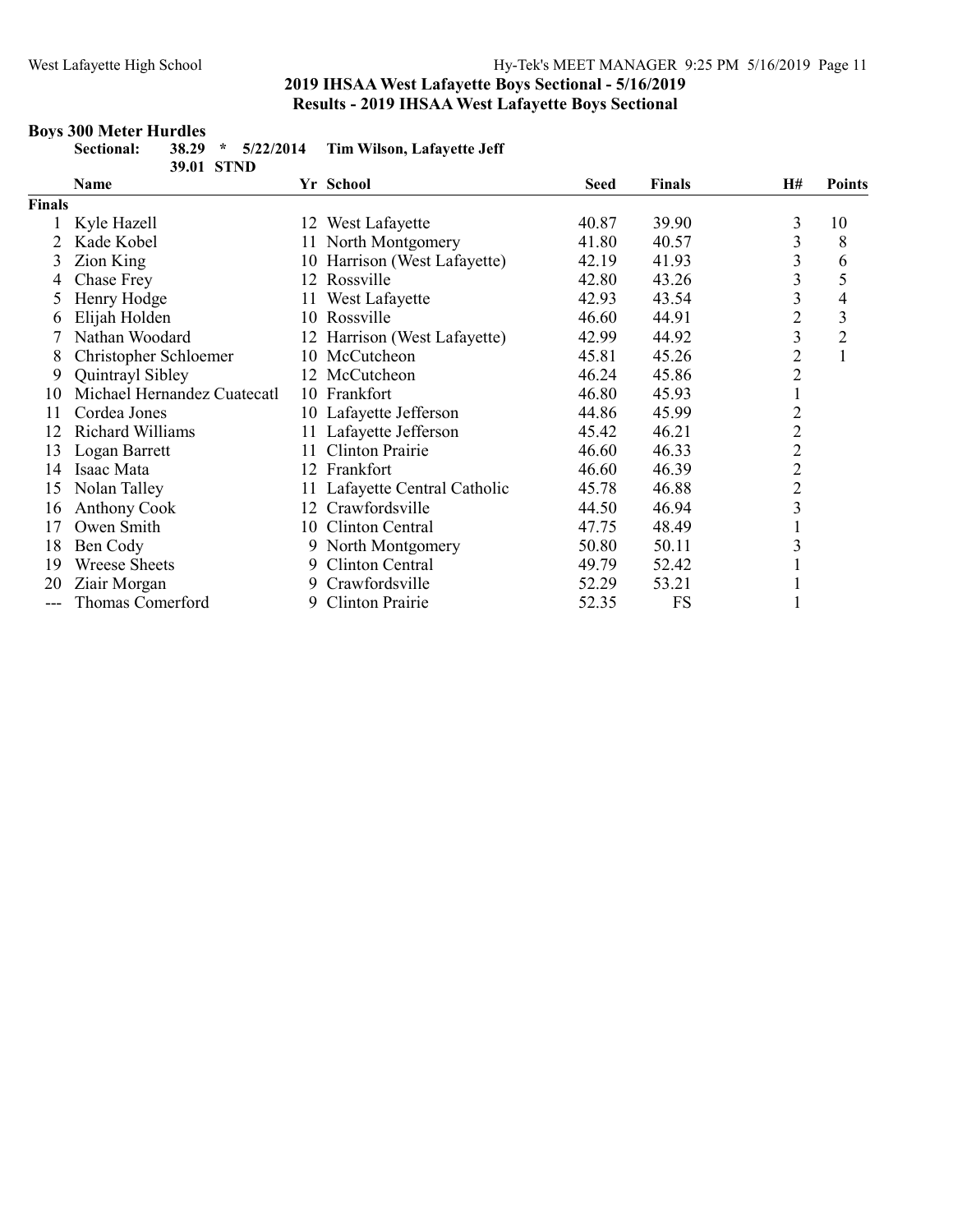# **Boys 4x100 Meter Relay<br>Sectional:** 41.56 \* 5/16/2013

Lafayette Jefferson, Lafayette Jeff C McQuay, M Johnson, D Green, L Wallace

|               | 42.54 STND                   |                              |                                                   |                                |                |                |
|---------------|------------------------------|------------------------------|---------------------------------------------------|--------------------------------|----------------|----------------|
|               | <b>Team</b>                  | Relay                        | <b>Seed</b>                                       | <b>Finals</b>                  | H#             | <b>Points</b>  |
| <b>Finals</b> |                              |                              |                                                   |                                |                |                |
|               | 1 Harrison (West Lafayette)  |                              | 43.03                                             | 42.89                          | 2              | 10             |
|               | 1) Steven Coffing 11         | 2) Isaiah Armstrong 12       | 3) Jay Smith 11                                   | 4) Marcel Atisso 10            |                |                |
|               | 5) Garrett Sondgeroth 12     | 6) Quinton Wood 11           | 7) Andrew Crooks 12                               | 8) Isaac Armstrong 12          |                |                |
|               | 2 Lafayette Jefferson        |                              | 42.71                                             | 43.00                          | 2              | 8              |
|               | 1) Cordea Jones 10           | 2) Xhavion Reese 9           | 3) Thomas Hogan 10                                | 4) Derrick Matthews 11         |                |                |
|               | 5) Bishop Johnson 11         | 6) Brian Jenkins 12          | 7) Micheal-Bryant Holsclaw 9 8) Steven Stephany 9 |                                |                |                |
| 3             | North Montgomery             |                              | 45.50                                             | 46.41                          | 2              | 6              |
|               | 1) Adam Coon 11              | 2) Bryce Claycomb 12         | 3) Ben Lovold 11                                  | 4) Matt Jackman 12             |                |                |
|               | 5) Kade Kobel 11             | 6) Zak Searle 10             | 7) Treyce Pitman 9                                | 8) Jaron Bradford 11           |                |                |
|               | 4 West Lafayette             |                              | 46.28                                             | 46.54                          | 2              | 5              |
|               | 1) Ho Jun Yun 11             | 2) Cannon Melchi 9           | 3) Andrew Downey 11                               | 4) Lamont Johnson 11           |                |                |
|               | 5) Brice Rider 9             | 6) Esteban Martinez-Calderon |                                                   |                                |                |                |
|               | 5 Lafayette Central Catholic |                              | 46.55                                             | 47.02                          | $\overline{2}$ | 4              |
|               | 1) Keegan O'Conner 9         | 2) Evan Suppinger 11         | 3) Cres Rodriguez 9                               | 4) Tommy Regich 10             |                |                |
|               | 5) Reece Buche 11            | 6) Preston Hensley 12        |                                                   |                                |                |                |
|               | 6 Clinton Central            |                              | 47.92                                             | 47.82                          | $\overline{2}$ | 3              |
|               | 1) Caleb Heide 10            | 2) Blaidon Webb 12           | 3) Anthony Ransford 10                            | 4) Kaleb Boone 12              |                |                |
|               | 5) Blake Mosbaugh 9          |                              |                                                   |                                |                |                |
| 7             | Crawfordsville               |                              | 56.10                                             | 48.95                          | 1              | $\overline{2}$ |
|               | 1) Mitchell Newton 12        | 2) Kaigen Fields 9           | 3) Carson Tharp 12                                | 4) Aden Lutton 12              |                |                |
|               | 5) Tanner Fairfield 10       | 6) Ty Lynas 10               |                                                   |                                |                |                |
|               | <b>Clinton Prairie</b>       |                              | 51.00                                             | <b>FS</b>                      |                |                |
|               | 1) Justin Ewer-Elliot 10     | 2) Drew Duarte 9             | 3) Keaton Huber 11                                | 4) Bryce Padgett 12            |                |                |
|               | 5) Donovan Barrett 9         |                              |                                                   |                                |                |                |
|               | --- Rossville                |                              | 48.34                                             | <b>FS</b>                      |                |                |
|               | 1) Noah Vanderwall 9         | 2) Zachary Hamilton 10       | 3) Ethan Michael-Butler 12                        | 4) Jarret Barbour 9            |                |                |
|               | 5) Jayden Brown 11           | 6) Connor Rausch 9           | 7) Chase Frey 12                                  |                                |                |                |
|               | Frankfort                    |                              | 46.20                                             | <b>DNF</b>                     | $\overline{2}$ |                |
|               | 1) Evan Jordan 12            | 2) Andric Mullinax 10        | 3) Manuel Garcia 12                               | 4) Edgar Flores Quintanilla 12 |                |                |
|               | 5) Sam Michael 9             | 6) Obed Machora 11           | 7) Alex Kimbowa 9                                 | 8) Edgar Trejo Martinez 10     |                |                |
|               | McCutcheon                   |                              | 44.31                                             | <b>DNF</b>                     | 2              |                |
|               | 1) Justin Crowe 12           | 2) Garrett Tucker 11         | 3) Antonio McCurine 12                            | 4) Joshua Garcia 10            |                |                |
|               | 5) Jesus Escalera 10         |                              |                                                   |                                |                |                |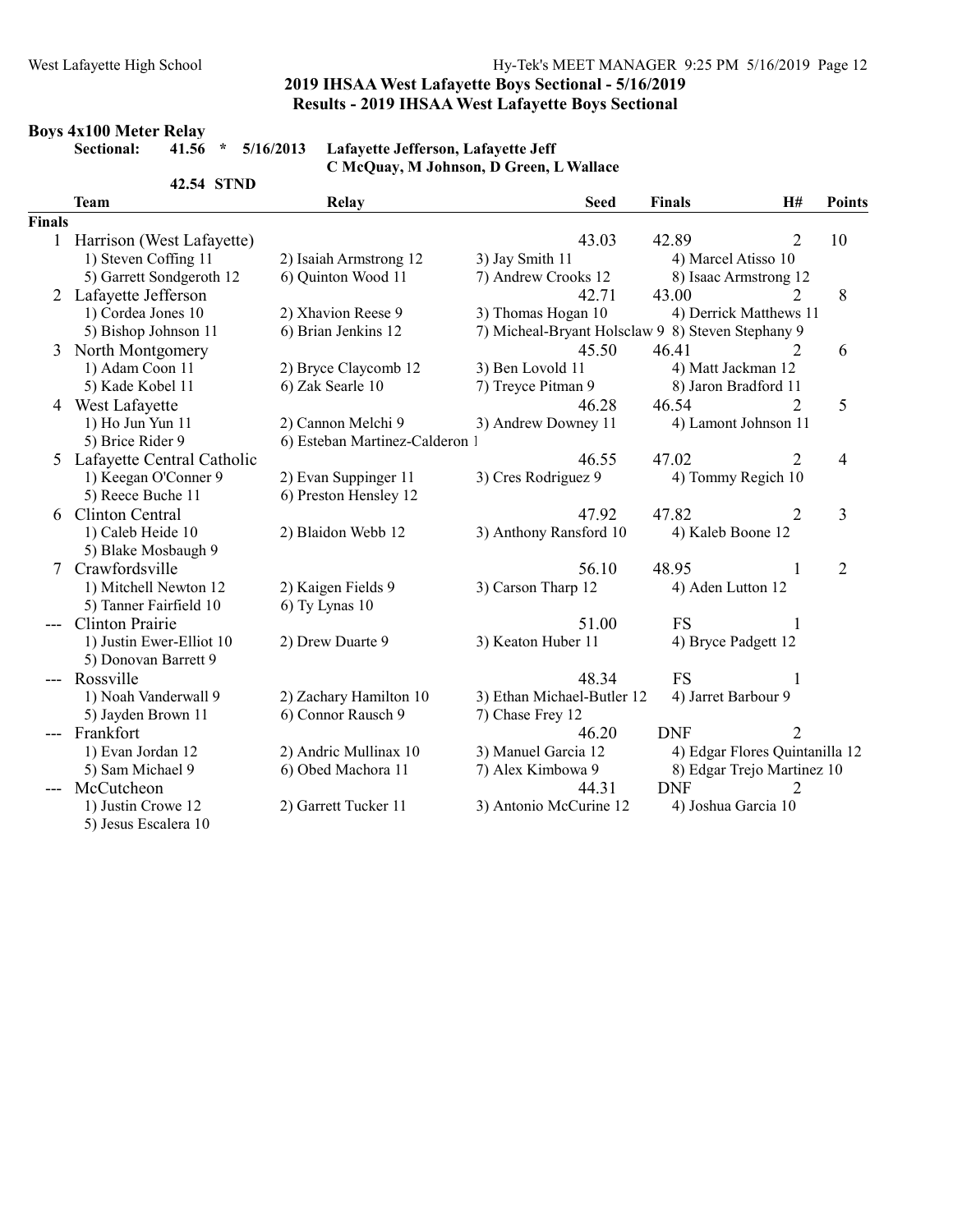## Boys 4x400 Meter Relay

Sectional: 3:23.91 \* 5/19/2005 Lafayette Jeff, Lafayette Jeff C Baumgarn, J Goffinet, M Robinson, T Neal

|               | 3:20.44 STND                 |                                                |                                                       |                      |                          |                |
|---------------|------------------------------|------------------------------------------------|-------------------------------------------------------|----------------------|--------------------------|----------------|
|               | <b>Team</b>                  | Relay                                          | <b>Seed</b>                                           | <b>Finals</b>        | H#                       | <b>Points</b>  |
| <b>Finals</b> |                              |                                                |                                                       |                      |                          |                |
| $\mathbf{1}$  | West Lafayette               |                                                | 3:26.12                                               | 3:26.29              | 2                        | 10             |
|               | 1) Mitchell Curl 12          | 2) Kyle Hazell 12                              | 3) Noah Stenberg 10                                   |                      | 4) Joseph Petersen 12    |                |
|               | 5) Brice Rider 9             | 6) Cannon Melchi 9                             | 7) Henry Hodge 11                                     |                      | 8) Andrew Downey 11      |                |
|               | 2 Harrison (West Lafayette)  |                                                | 3:26.08                                               | 3:27.64              | 2                        | 8              |
|               | 1) De'Andre Alsup 11         | 2) Zion King 10                                | 3) Alex Alba 11                                       |                      | 4) Caleb Beimfohr 12     |                |
|               | 5) Dieubeni Baributsa 10     | 6) Steven Coffing 11                           | 7) Leonel Ramirez Soriano 10 8) Garrett Sondgeroth 12 |                      |                          |                |
| 3             | North Montgomery             |                                                | 3:38.40                                               | 3:37.65              | 2                        | 6              |
|               | 1) Adam Coon 11              | 2) Matt Jackman 12                             | 3) Daniel Fritzen 12                                  | 4) Kade Kobel 11     |                          |                |
|               | 5) Ben Lovold 11             | 6) Shane Alenduff 12                           | 7) Treyce Pitman 9                                    |                      |                          |                |
| 4             | McCutcheon                   |                                                | 3:39.41                                               | 3:38.25              | $\overline{2}$           | 5              |
|               | 1) Daniel Hughes 11          | 2) Joshua Persin 11                            | 3) Jesus Escalera 10                                  | 4) Joshua Garcia 10  |                          |                |
|               | 5) Bailey Synesael 12        | 6) Justin Crowe 12                             | 7) Garrett Tucker 11                                  | 8) Jakob Fultz 10    |                          |                |
|               | 5 Lafayette Central Catholic |                                                | 3:43.00                                               | 3:44.91              | $\overline{2}$           | 4              |
|               | 1) Elias Zamora 11           | 2) Preston Hensley 12                          | 3) Reece Buche 11                                     | 4) Luke Rush 11      |                          |                |
|               | 5) Sebastian Lux 11          | 6) Austin Chyall 12                            |                                                       |                      |                          |                |
|               | 6 Frankfort                  |                                                | 3:52.40                                               | 3:46.72              | $\overline{2}$           | 3              |
|               | 1) Jacob Craig 9             | 2) Michael Hernandez Cuatecat3) Alex Kimbowa 9 |                                                       |                      | 4) Andric Mullinax 10    |                |
|               | 5) Cristian Asensio-Mora 10  | 6) Noah Ford 9                                 | 7) Antoni Lopez Veloz 12                              |                      | 8) Hugo Hernandez 11     |                |
|               | 7 Lafayette Jefferson        |                                                | 3:50.31                                               | 3:52.58              | $\overline{2}$           | $\overline{2}$ |
|               | 1) Luis Martinez 9           | 2) Wyatt Lucas 12                              | 3) Ronald Wells 11                                    |                      | 4) Jahir Montes De Oca 9 |                |
|               | 5) Cordea Jones 10           | 6) Savion Barrett 11                           | 7) Angel Gaeta 9                                      | 8) Henry Salazar 9   |                          |                |
| 8             | Rossville                    |                                                | 3:49.00                                               | 3:52.67              | $\overline{2}$           | 1              |
|               | 1) Chase Frey 12             | 2) Bryce Oliver 12                             | 3) Noah Spear 12                                      | 4) Gabriel Spear 9   |                          |                |
|               | 5) Connor Rausch 9           | 6) Zachary Hamilton 10                         | 7) Brendan Medbourn 12                                | 8) Preston Padgett 9 |                          |                |
| 9             | Clinton Central              |                                                | 4:06.04                                               | 3:59.74              |                          |                |
|               | 1) Blaidon Webb 12           | 2) Jordan Lunsford 11                          | 3) Kaleb Boone 12                                     | 4) Till Svensson 11  |                          |                |
|               | 5) Jaylen Shelley 12         | 6) Owen Smith 10                               | 7) Wreese Sheets 9                                    |                      |                          |                |
|               | 10 Crawfordsville            |                                                | 3:58.26                                               | 4:01.56              |                          |                |
|               | 1) Luke Stewart 11           | 2) Devin Burris 11                             | 3) Ian Hensley 9                                      |                      | 4) Edwin Gil Herrera 9   |                |
|               | 5) Cristian Hernandez 11     | 6) Arthur Ruano 9                              | 7) Nicholas Wolcott 11                                |                      | 8) Tanner Fairfield 10   |                |
| 11            | <b>Clinton Prairie</b>       |                                                | 3:55.20                                               | 4:09.91              |                          |                |
|               | 1) Brody Cooke 11            | 2) Justin Ewer-Elliot 10                       | 3) Logan Barrett 11                                   |                      | 4) Christian Matias 10   |                |
|               | 5) Tony Perez 10             | 6) Isaac Mosier 9                              |                                                       |                      |                          |                |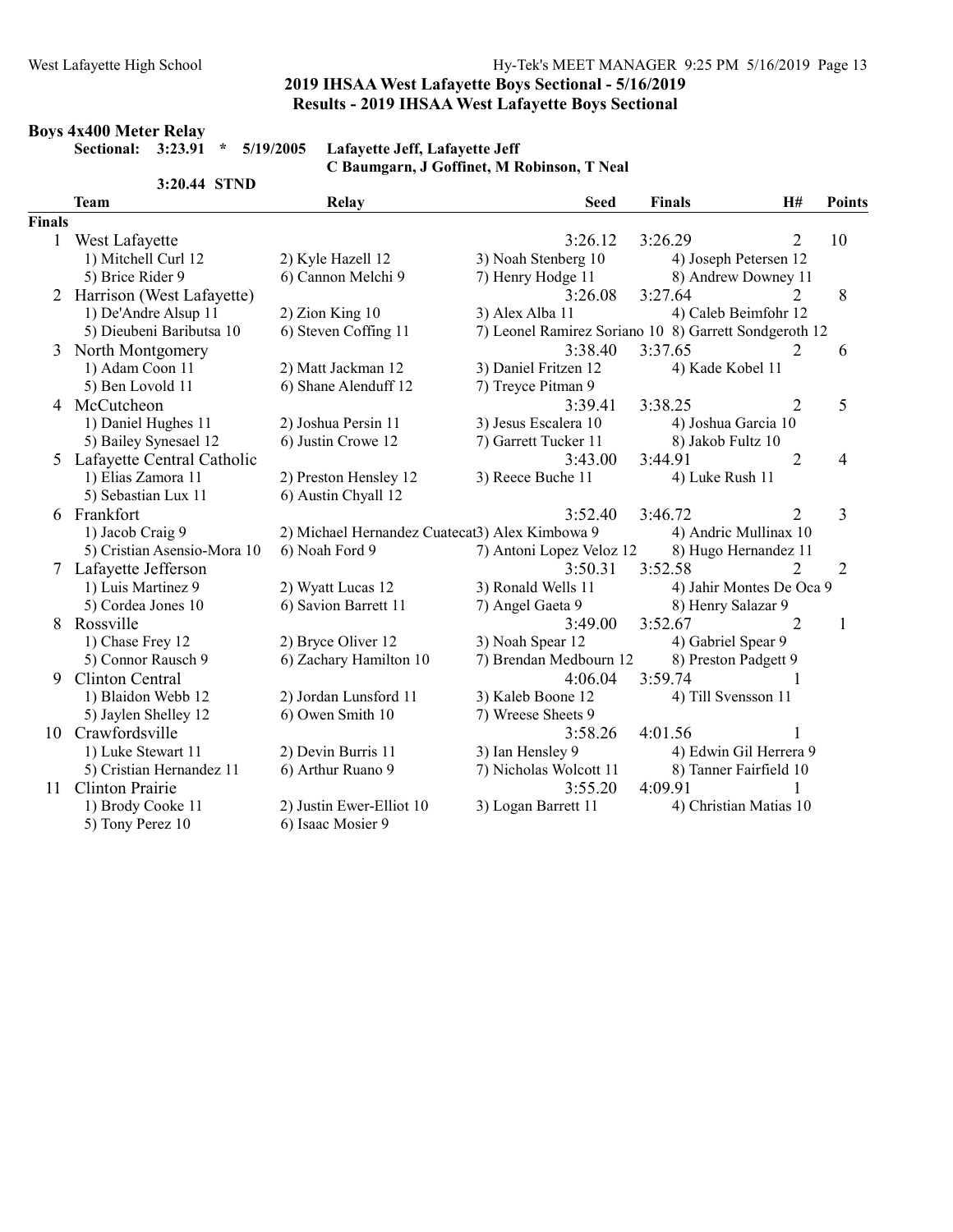# Boys 4x800 Meter Relay

Sectional: 8:01.05 \* 5/19/2016 West Lafayette, West Lafayet M Curl, D Williams, A Hummels, C Williams

|               | 7:53.43 STND                 |                             |                             |                              |                |
|---------------|------------------------------|-----------------------------|-----------------------------|------------------------------|----------------|
|               | <b>Team</b>                  | Relay                       | <b>Seed</b>                 | <b>Finals</b>                | <b>Points</b>  |
| <b>Finals</b> |                              |                             |                             |                              |                |
| $\mathbf{1}$  | West Lafayette               |                             | 8:19.97                     | 8:16.58                      | 10             |
|               | 1) Alec Meister 11           | 2) Tyler Milam 11           | 3) Joseph Petersen 12       | 4) Mitchell Curl 12          |                |
|               | 5) Noah Stenberg 10          | 6) Harry Shook 12           | 7) Andre Hazbun 10          | 8) Solomon Barket 12         |                |
|               | 2 Harrison (West Lafayette)  |                             | 8:04.08                     | 8:20.09                      | 8              |
|               | 1) Seth Weaver 12            | 2) Dieubeni Baributsa 10    | 3) Charles Owen 11          | 4) Leonel Ramirez Soriano 10 |                |
|               | 5) Caleb Beimfohr 12         | 6) Caleb Williams 11        | 7) Alex Alba 11             | 8) William White 12          |                |
| 3             | Crawfordsville               |                             | 8:47.17                     | 8:36.64                      | 6              |
|               | 1) Eli Widmer 11             | 2) Hunter Hutchison 10      | 3) Cole Watt 11             | 4) Cristian Hernandez 11     |                |
|               | 5) Luke Stewart 11           | 6) Ian Hensley 9            | 7) Devin Burris 11          | 8) Arthur Ruano 9            |                |
|               | 4 McCutcheon                 |                             | 8:45.36                     | 8:48.00                      | 5              |
|               | 1) Gavin Dardeen 10          | 2) Kaiden Jordan 12         | 3) Bailey Synesael 12       | 4) Tyjay Laster 10           |                |
|               | 5) Luke Benner 9             | 6) Joshua Persin 11         | 7) Damian Sanchez 10        | 8) Jakob Fultz 10            |                |
|               | 5 Lafayette Central Catholic |                             | 8:45.35                     | 8:51.00                      | 4              |
|               | 1) Elias Zamora 11           | 2) Sebastian Lux 11         | 3) Luke Rush 11             | 4) Austin Chyall 12          |                |
|               | 5) Pedro Viera 11            | 6) Eric Gaytan 11           |                             |                              |                |
|               | 6 Lafayette Jefferson        |                             | 8:48.33                     | 8:51.39                      | 3              |
|               | 1) Luis Martinez 9           | 2) Jahir Montes De Oca 9    | 3) Angel Gaeta 9            | 4) Henry Salazar 9           |                |
|               | 5) Leo Crampton 9            | 6) Savion Barrett 11        | 7) Chris Uribe 9            | 8) Jesus Jacobo 9            |                |
| 7             | Rossville                    |                             | 8:46.00                     | 8:52.32                      | $\overline{2}$ |
|               | 1) Braxton Good 12           | 2) Noah Spear 12            | 3) Preston Padgett 9        | 4) Bryce Oliver 12           |                |
|               | 5) Charles Geheb 9           | 6) Gabriel Spear 9          | 7) Brendan Medbourn 12      | 8) Caleb Pearson 10          |                |
| 8             | Frankfort                    |                             | 9:11.00                     | 9:14.10                      |                |
|               | 1) Bryan Longoria-Rocha 11   | 2) Kevin Wilkins 12         | 3) Josue Bautista Ventura 9 | 4) Yobani Trenado Alanis 9   |                |
|               | 5) Hugo Hernandez 11         | 6) Cristian Asensio-Mora 10 | 7) Antoni Lopez Veloz 12    | 8) Ivan Salazar 10           |                |
| 9             | <b>Clinton Prairie</b>       |                             | 9:19.40                     | 9:17.47                      |                |
|               | 1) Brody Cooke 11            | 2) Tony Perez 10            | 3) Steven McClellan 9       | 4) Isaac Mosier 9            |                |
|               | 5) Logan Barrett 11          | 6) Christian Matias 10      |                             |                              |                |
|               | 10 North Montgomery          |                             | 9:12.70                     | 9:38.43                      |                |
|               | 1) Colby Coon 11             | 2) Elijah McCartney 9       | 3) Wil Campbell 9           | 4) Colin Crippin 12          |                |
|               | 5) Matt Jackman 12           | 6) Daniel Fritzen 12        | 7) Shane Alenduff 12        |                              |                |
| 11            | Clinton Central              |                             | 9:58.84                     | 10:29.18                     |                |
|               | 1) Blaidon Webb 12           | 2) Caleb Pinkard 9          | 3) Jaylen Shelley 12        | 4) Bryson Web 11             |                |
|               | 5) Till Svensson 11          | 6) Kaleb Boone 12           | 7) Colton Payne 10          |                              |                |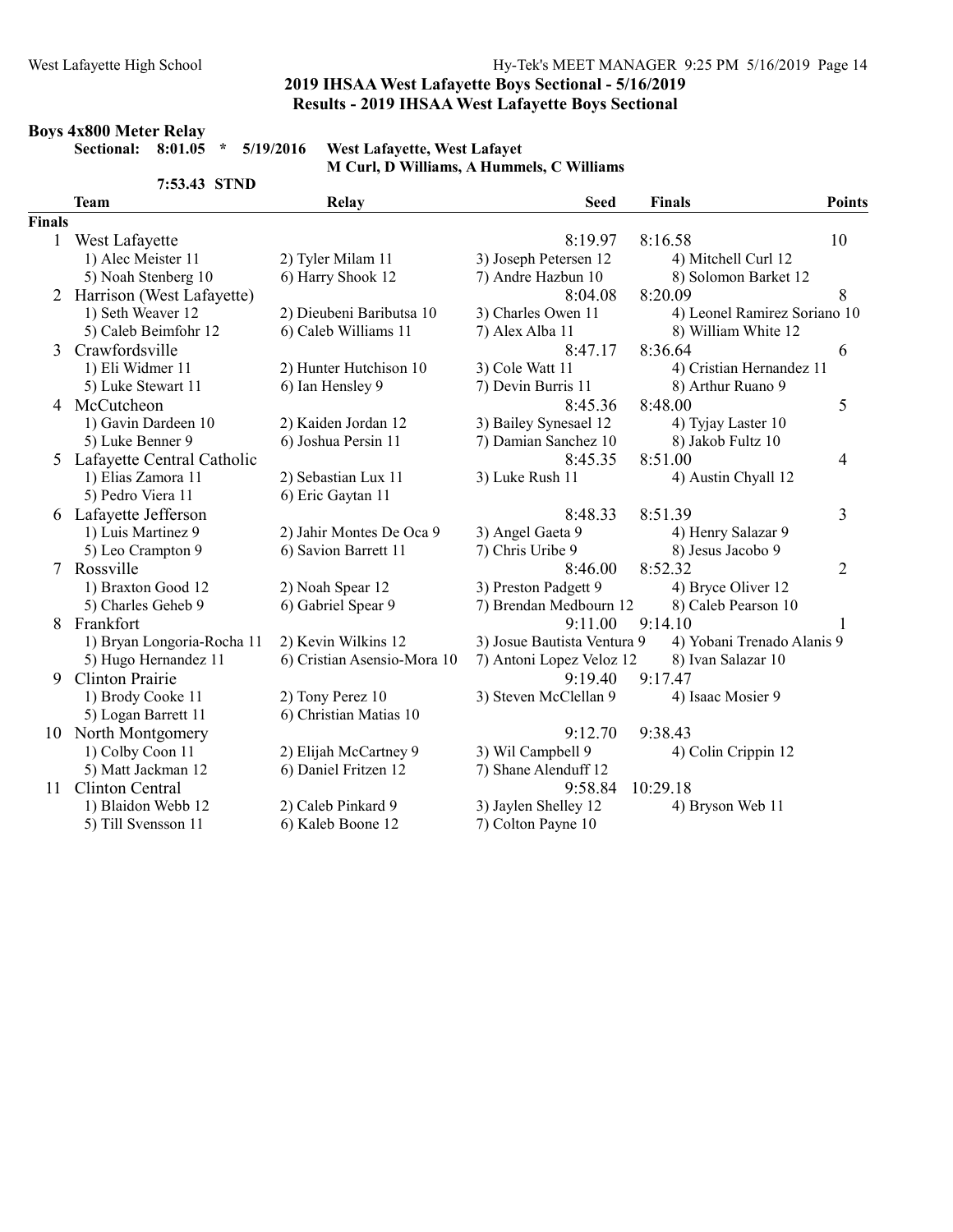#### Boys High Jump

|               | 6-09.75<br>Sectional:<br>1988<br>$\star$<br>6-04.50 STND |     | Mike Krehnbrink, Lafayette Jeff |             |               |             |               |
|---------------|----------------------------------------------------------|-----|---------------------------------|-------------|---------------|-------------|---------------|
|               | <b>Name</b>                                              |     | Yr School                       | Seed        | <b>Finals</b> |             | <b>Points</b> |
| <b>Finals</b> |                                                          |     |                                 |             |               |             |               |
|               | De'Andre Alsup                                           |     | 11 Harrison (West Lafayette)    | $6 - 05.00$ | 6-06.00       | <b>STND</b> | 10            |
|               | Nathan Woodard                                           |     | 12 Harrison (West Lafayette)    | $6-04.00$   | $6 - 00.00$   |             | 8             |
| 3             | Jaron Bradford                                           |     | 11 North Montgomery             | $5-10.00$   | $5-10.00$     |             | 6             |
| 4             | Evan Jordan                                              |     | 12 Frankfort                    | $6 - 02.00$ | 5-08.00       |             | 5             |
|               | Micheal-Bryant Holsclaw                                  |     | 9 Lafayette Jefferson           | 5-08.00     | $J5-08.00$    |             | 4             |
| 6             | Jordan Lunsford                                          | 11  | Clinton Central                 | 5-06.00     | 5-06.00       |             | 2.50          |
| 6             | Porter Bennett                                           |     | 10 North Montgomery             | $5-06.00$   | 5-06.00       |             | 2.50          |
| 8             | Chase Frey                                               |     | 12 Rossville                    | $6 - 00.00$ | $J5-06.00$    |             |               |
| 9             | Nash Miller                                              | 11  | McCutcheon                      | 5-08.00     | J5-06.00      |             |               |
| 9             | Ty Lynas                                                 |     | 10 Crawfordsville               | $5-06.00$   | $J5-06.00$    |             |               |
| ---           | Greyson Brown                                            | 11- | Rossville                       | 5-02.00     | NH            |             |               |
|               | Isaac Hayman                                             | 11  | McCutcheon                      | $5-00.00$   | <b>NH</b>     |             |               |
| ---           | Ziair Morgan                                             | 9   | Crawfordsville                  | 5-02.00     | <b>NH</b>     |             |               |
|               | Logann Wills                                             | 9   | Frankfort                       | 5-04.00     | NH            |             |               |
| ---           | Caleb Heide                                              | 10  | Clinton Central                 | 5-08.00     | <b>NH</b>     |             |               |
| ---           | Nolan Talley                                             |     | 11 Lafayette Central Catholic   | 5-06.00     | <b>NH</b>     |             |               |
| ---           | <b>Xhavion Reese</b>                                     |     | 9 Lafayette Jefferson           | 5-06.00     | <b>NH</b>     |             |               |
| ---           | Michael Fusiek                                           |     | 10 Lafayette Central Catholic   | 4-08.00     | NH            |             |               |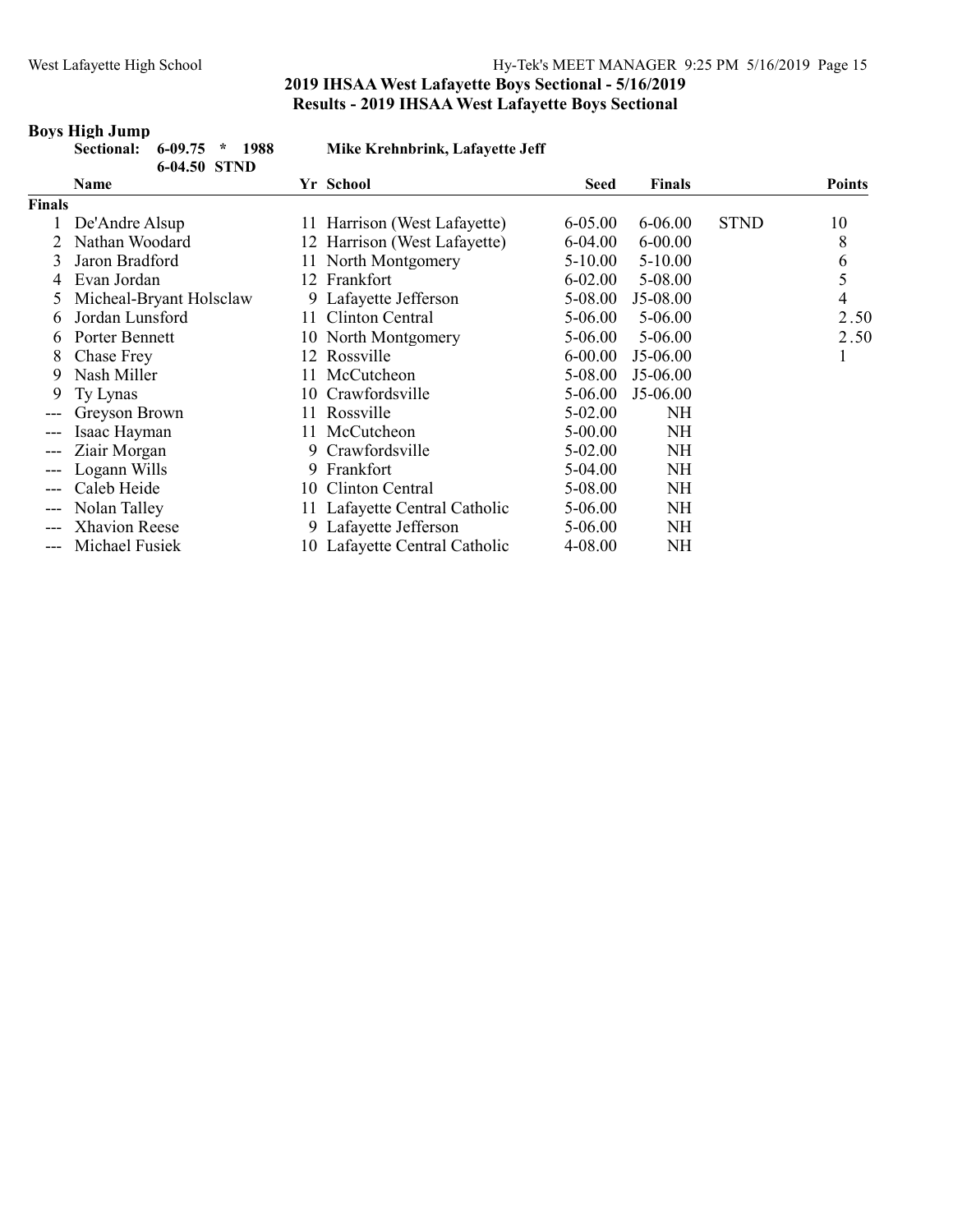# **Boys Pole Vault**<br>Sectional:

|               | Sectional:<br>$17-04$        | 5/17/2018<br>$\star$ | <b>Colton Crum, Frankfort</b> |              |                    |               |
|---------------|------------------------------|----------------------|-------------------------------|--------------|--------------------|---------------|
|               | 14-04.00 STND<br><b>Name</b> |                      | Yr School                     | Seed         | <b>Finals</b>      | <b>Points</b> |
| <b>Finals</b> |                              |                      |                               |              |                    |               |
|               | Ethan Miller                 |                      | 10 Harrison (West Lafayette)  |              | 10-06.00 11-06.00  | 10            |
|               | Dawson Circle                |                      | 10 Harrison (West Lafayette)  |              | 11-06.00 J11-06.00 | 8             |
| 3             | Thomas Schnerre              | 11                   | McCutcheon                    |              | 12-06.00 J11-06.00 | 6             |
| 4             | Christopher Yu               |                      | 12 West Lafayette             | 10-06.00     | 11-00.00           | 5             |
|               | Logan Fisher                 |                      | 10 Lafayette Jefferson        |              | 10-00.00 J11-00.00 | 4             |
| $\mathfrak b$ | Quin Custer                  |                      | 9 West Lafayette              | $10 - 06.00$ | 10-06.00           | 3             |
|               | Joel Clouser                 |                      | 10 North Montgomery           | $9-06.00$    | 10-00.00           | 1.50          |
|               | Rodrigo Rojas                |                      | 12 Crawfordsville             | 8-06.00      | 10-00.00           | 1.50          |
| 9             | Hunter West                  |                      | 12 North Montgomery           |              | 9-00.00 J10-00.00  |               |
| 10            | Jaylen Shelley               | 12                   | Clinton Central               | 8-00.00      | 9-06.00            |               |
| ---           | Marco Carrillo               | 11.                  | McCutcheon                    | 10-06.00     | NH                 |               |
|               | <b>Austin Beck</b>           | 9                    | <b>Clinton Prairie</b>        | $7 - 00.00$  | <b>NH</b>          |               |
|               | Miguel Cardenas              | 11-                  | Frankfort                     | 8-06.00      | NH                 |               |
|               | Jevin Dean                   | 9                    | Clinton Prairie               | $7 - 00.00$  | <b>NH</b>          |               |
|               | Bryson Web                   | 11-                  | Clinton Central               | 8-00.00      | NH                 |               |
| ---           | Tyler Jackson                |                      | 10 Lafayette Jefferson        | 8-06.00      | <b>NH</b>          |               |
|               | Marco Cruz-Rojas             |                      | 11 Frankfort                  | 7-00.00      | NH                 |               |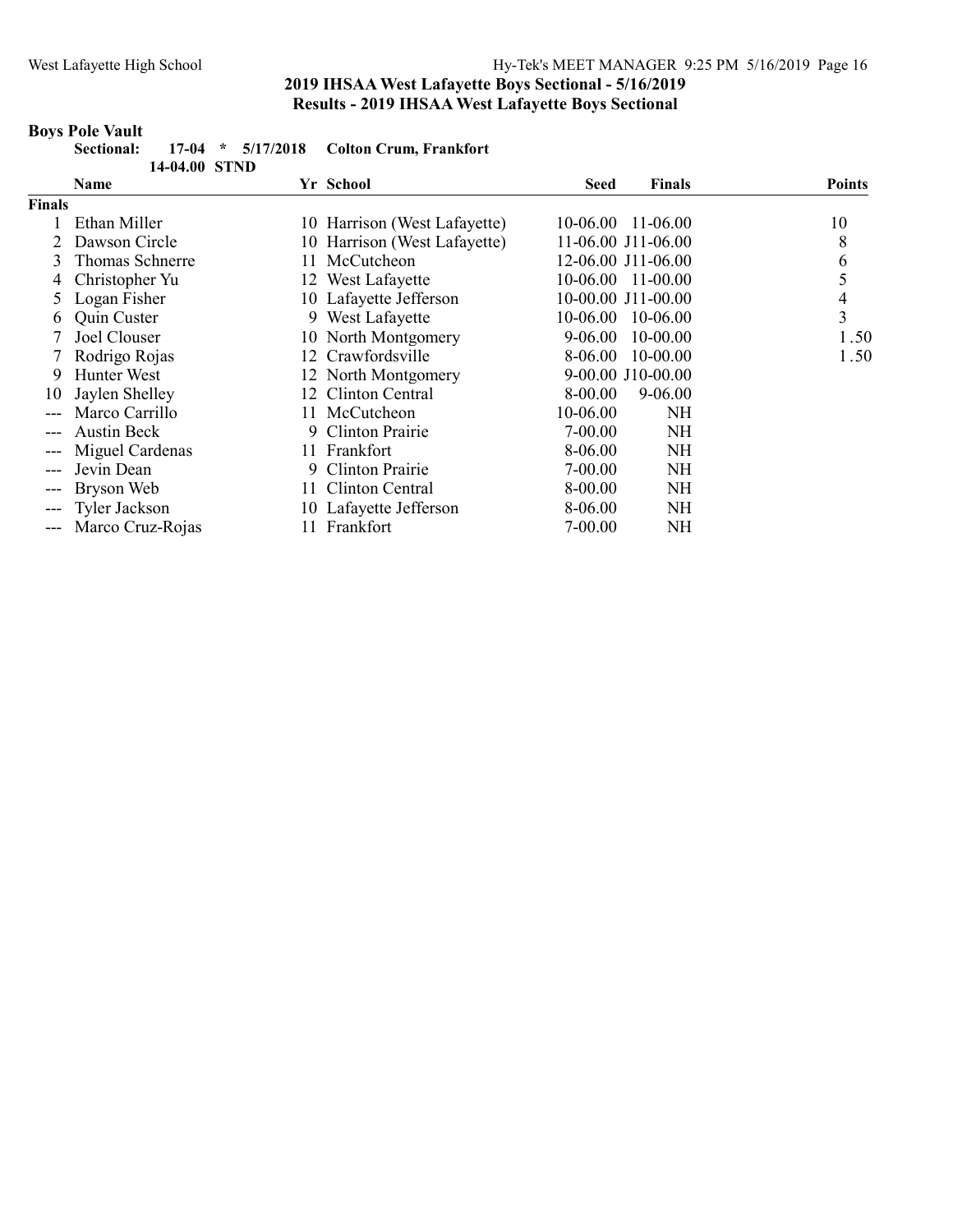# **Boys Long Jump**<br>Sectional: 2

|               | Sectional: 23-04.75 * 5/15/2008 Broderick Lewis, Lafayette Jeff |
|---------------|-----------------------------------------------------------------|
| 22-04.75 STND |                                                                 |

|               | <b>Name</b>          | Yr School                    | <b>Prelims</b>    | <b>Finals</b>     | <b>Points</b> |
|---------------|----------------------|------------------------------|-------------------|-------------------|---------------|
| <b>Finals</b> |                      |                              |                   |                   |               |
|               | <b>Andrew Crooks</b> | 12 Harrison (West Lafayette) | 21-08.75 21-08.75 |                   | 10            |
|               | 2 Justin Crowe       | 12 McCutcheon                | 21-01.25 21-01.25 |                   | 8             |
|               | 3 Derrick Matthews   | 11 Lafayette Jefferson       | 20-05.25 20-05.25 |                   | 6             |
|               | 4 Antonio McCurine   | 12 McCutcheon                |                   | 19-05.50 20-04.00 |               |
|               | 5 Kade Kobel         | 11 North Montgomery          | 20-03.75 20-03.75 |                   |               |
|               | 6 Shamarr Johnson    | 11 Harrison (West Lafayette) |                   | 19-10.50 19-10.50 |               |
|               | 7 Ben Lovold         | 11 North Montgomery          |                   | 18-07.25 18-10.75 |               |
|               | 8 Anthony Ransford   | 10 Clinton Central           | 18-04.50          | 18-04.50          |               |
|               | Ethan Michael-Butler | 12 Rossville                 | 18-02.25          | 18-02.25          |               |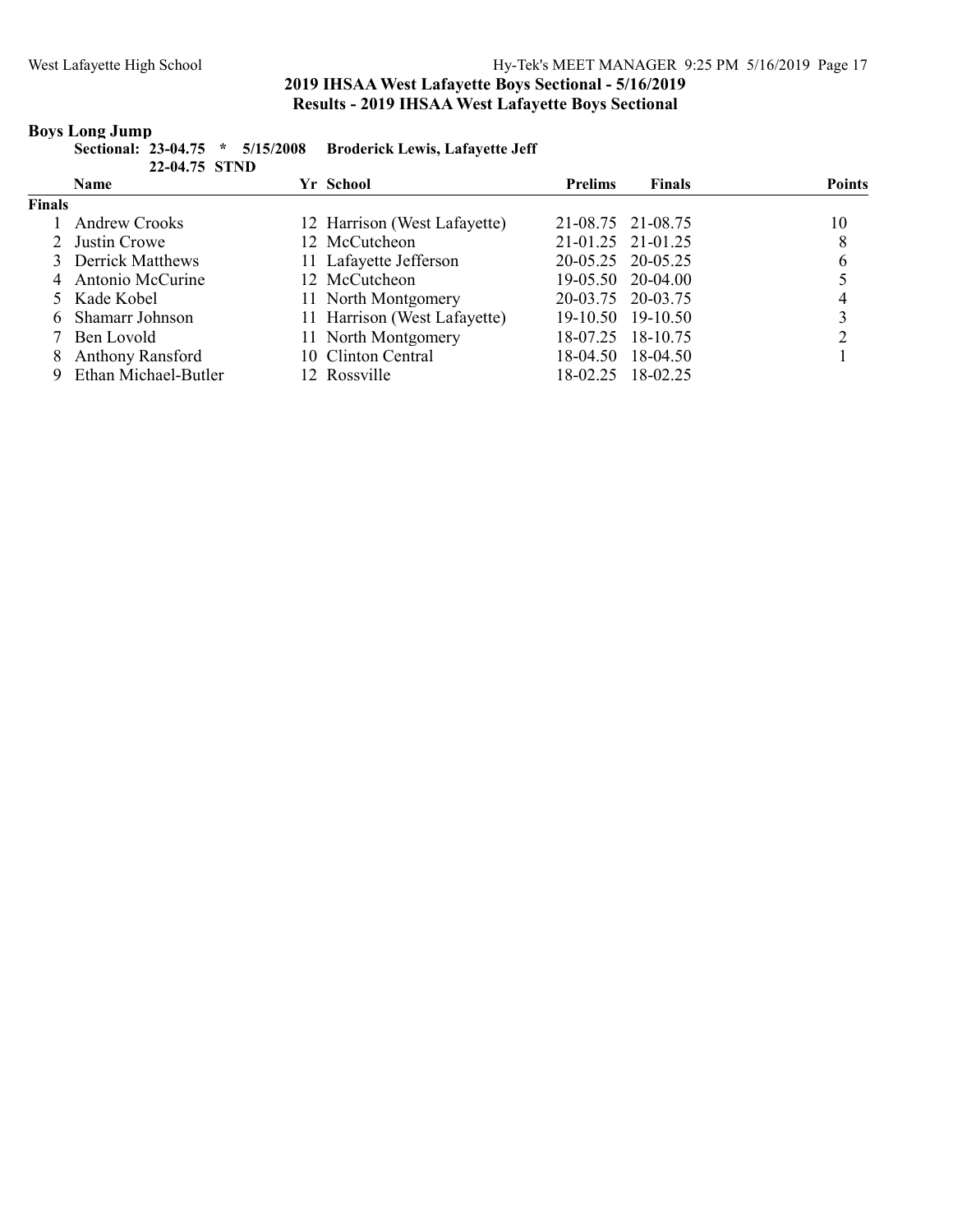# **Boys Shot Put**<br>Sectional:

|               | Sectional:<br>1975<br>60-06<br>$\star$<br>53-05.50 STND | Jerry Madlung, Lafayette Jeff |                |                   |               |
|---------------|---------------------------------------------------------|-------------------------------|----------------|-------------------|---------------|
|               | <b>Name</b>                                             | Yr School                     | <b>Prelims</b> | <b>Finals</b>     | <b>Points</b> |
| <b>Finals</b> |                                                         |                               |                |                   |               |
|               | <b>Blake Snyder</b>                                     | 12 McCutcheon                 | 46-02.75       | 46-02.75          | 10            |
|               | Mariere Omonode                                         | 9 West Lafayette              |                | 44-04.25 44-07.25 | 8             |
|               | 3 Drew DeBoer                                           | 12 Lafayette Jefferson        |                | 44-06.50 44-06.50 | 6             |
|               | 4 Tavion Woodard                                        | 12 West Lafayette             |                | 43-06.50 44-06.00 |               |
|               | 5 Conner Cain                                           | 12 North Montgomery           |                | 43-07.50 43-07.50 |               |
| 6             | Thomas Urban                                            | 9 Harrison (West Lafayette)   |                | 41-01.75 42-06.50 |               |
|               | 7 Evan Suppinger                                        | 11 Lafayette Central Catholic |                | 41-08.00 41-08.00 |               |
|               | Jackson Hernandez                                       | 10 Lafayette Jefferson        |                | 41-01.50 41-01.50 |               |
| 9             | Nathan Schroeter                                        | 10 Crawfordsville             |                | 39-10.00 39-10.00 |               |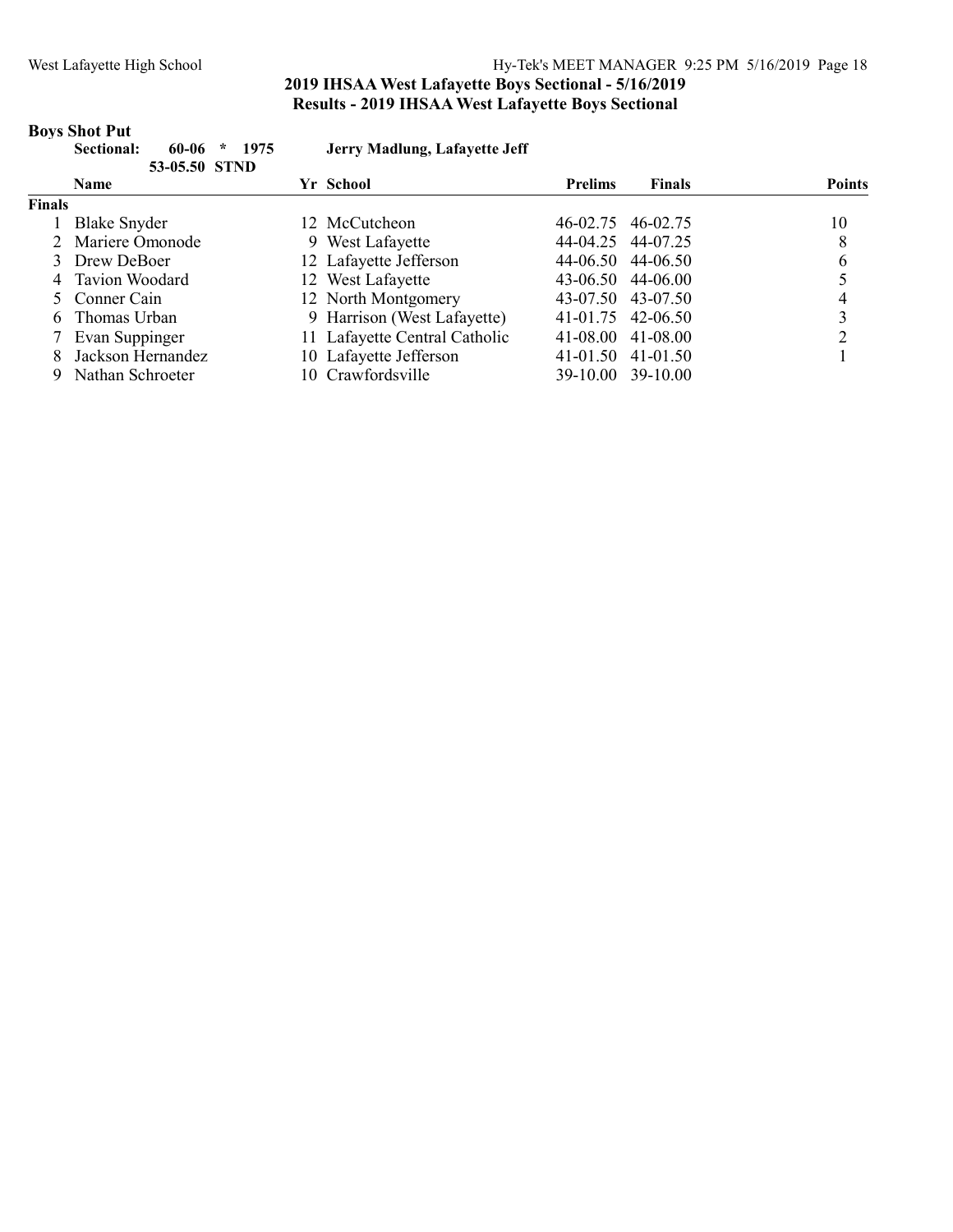### West Lafayette High School Hy-Tek's MEET MANAGER 9:25 PM 5/16/2019 Page 19

### 2019 IHSAA West Lafayette Boys Sectional - 5/16/2019 Results - 2019 IHSAA West Lafayette Boys Sectional

#### Boys Discus Throw

|               | 1994<br>Sectional:<br>178-00<br>$\star$<br>159-10 STND | <b>Chike Okeafor, West Lafayette</b> |                                 |               |
|---------------|--------------------------------------------------------|--------------------------------------|---------------------------------|---------------|
|               | <b>Name</b>                                            | Yr School                            | <b>Finals</b><br><b>Prelims</b> | <b>Points</b> |
| <b>Finals</b> |                                                        |                                      |                                 |               |
|               | Tavion Woodard                                         | 12 West Lafayette                    | 143-01 145-06.00                | 10            |
|               | 2 Evan Suppinger                                       | 11 Lafayette Central Catholic        | 144-00 144-00.00                | 8             |
|               | 3 Blake Snyder                                         | 12 McCutcheon                        | 139-05 143-02.00                | 6             |
|               | 4 Thomas Urban                                         | 9 Harrison (West Lafayette)          | 124-06 137-02.00                |               |
|               | 5 Seth Chrisman                                        | 11 Harrison (West Lafayette)         | 129-03 131-07.00                |               |
|               | 6 Conner Cain                                          | 12 North Montgomery                  | 126-00 126-00.00                |               |
|               | 7 Davis King                                           | 10 McCutcheon                        | 121-08 121-08.00                |               |
|               | Nathan Schroeter                                       | 10 Crawfordsville                    | 113-05 113-05.00                |               |
| 9             | Brendan Segal                                          | 9 Lafayette Jefferson                | 111-09 112-08.00                |               |